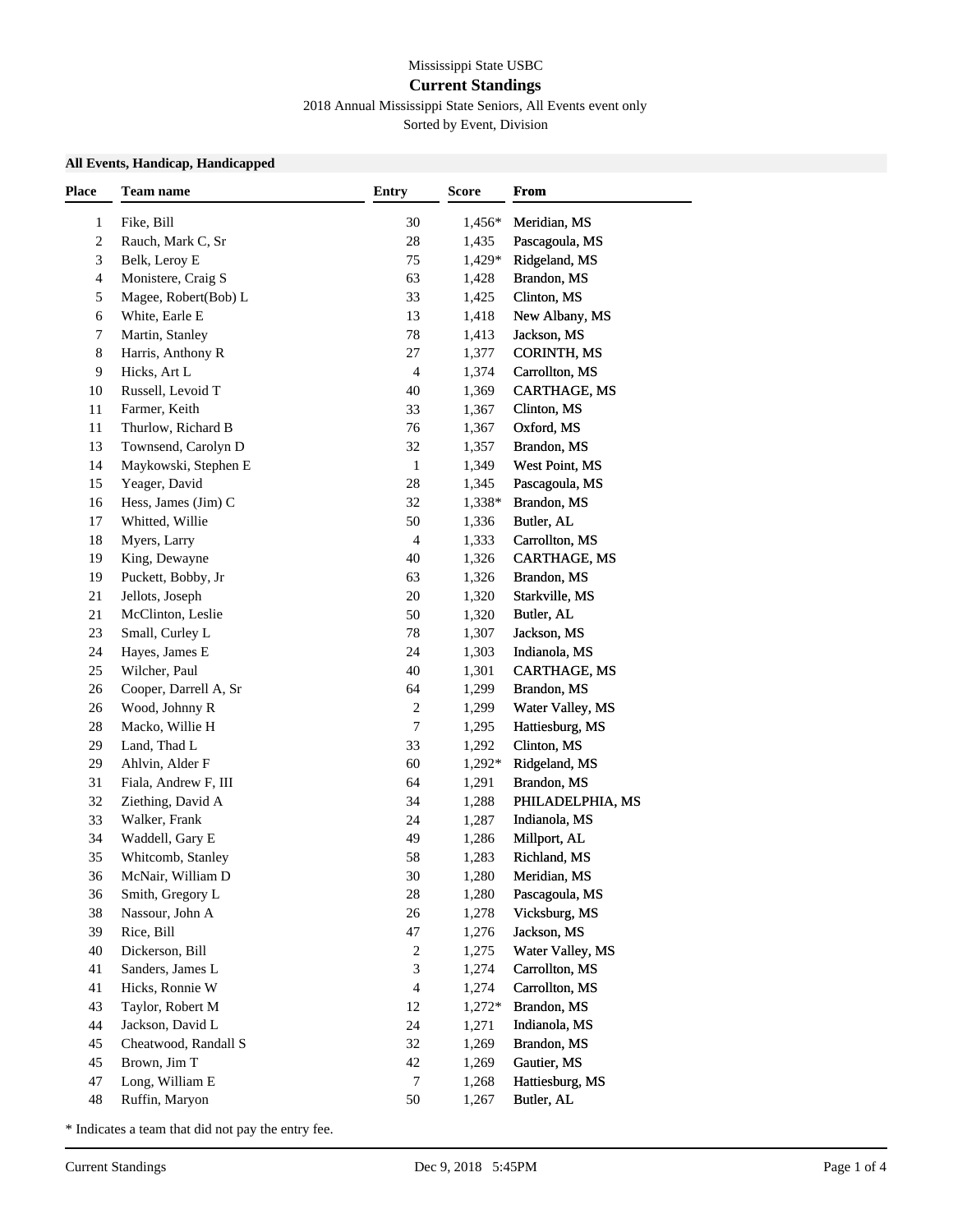| 49  | Wilcher, Chad             | 40                          | 1,263  | CARTHAGE, MS        |
|-----|---------------------------|-----------------------------|--------|---------------------|
| 49  | Vann, Thomas S            | 44                          | 1,263  | <b>MERIDIAN, MS</b> |
| 51  | Rogers, Linda B           | $\sqrt{6}$                  | 1,260  | Columbus, MS        |
| 51  | Adams, Carl E             | $10\,$                      | 1,260  | Oxford, MS          |
| 53  | Barnes, Phillip D         | $52\,$                      | 1,259  | Vernon, AL          |
| 54  | Johnson, James G          | 74                          | 1,258  | Tupelo, MS          |
| 55  | Potash, Glenda            | $52\,$                      | 1,257  | Vernon, AL          |
| 55  | Armistad, St E            | 68                          | 1,257  | Columbus, MS        |
| 57  | Robertson, Kenneth G      | $10\,$                      | 1,256  | Oxford, MS          |
| 57  | Johnson, Michael D        | 76                          | 1,256  | Oxford, MS          |
| 57  | Orr, Terry R              | 82                          | 1,256  | Laurel, MS          |
| 60  | Hays, Paul F              | $20\,$                      | 1,255  | Starkville, MS      |
| 61  | Fletcher, Robert E        | 38                          | 1,253  | Brandon, MS         |
| 62  | Jenkins, Alvis J, Jr      | 16                          | 1,252  | Columbus, MS        |
| 63  | Whitcomb, Brenda          | 58                          | 1,249  | Richland, MS        |
| 63  | Chandler, Robert L        | 51                          | 1,249  | Richland, MS        |
| 65  | Houston, Ed               | 15                          | 1,247  | Hamilton, AL        |
| 65  | Vanderford, Darrell W     | $\sqrt{2}$                  | 1,247  | Water Valley, MS    |
| 65  | Taylor, Robert B          | 67                          | 1,247  | Columbus, MS        |
| 68  | Jennings, Mark            | $\overline{4}$              | 1,246  | Carrollton, MS      |
| 68  | Ostenson, Terry A         | 42                          | 1,246  | Gautier, MS         |
| 70  | Parker, John H            | 44                          | 1,243  | <b>MERIDIAN, MS</b> |
| 71  | Goss, Bobby               | $\boldsymbol{\mathfrak{Z}}$ | 1,242  | Carrollton, MS      |
| 71  | Karg, Connie R            | $\,1\,$                     | 1,242  | West Point, MS      |
| 73  | Coleman, Willie J         | 68                          | 1,240  | Columbus, MS        |
| 74  | Coots, William (Tom) T    | 36                          | 1,238  | Bolton, MS          |
| 75  | Box, Wayne E              | 17                          | 1,237  | Starkville, MS      |
| 76  | Hays, Wendy N             | $20\,$                      | 1,235  | Starkville, MS      |
| 77  | Thrasher, James W         | 45                          | 1,234  | Fulton, MS          |
| 77  | Heath, Margaret           | 19                          | 1,234  | Starkville, MS      |
| 79  | Akins, Williiams H        | $\sqrt{2}$                  | 1,232  | Water Valley, MS    |
| 80  | Scheidler, Lloyd(Lumpy) V | 12                          | 1,231  | Brandon, MS         |
| 81  | Johnson, Robert J         | $22\,$                      | 1,230  | Vicksburg, MS       |
| 81  | Ard, Carl                 | $70\,$                      | 1,230* | McComb, MS          |
| 81  | Matthews, Dale J          | $\sqrt{5}$                  | 1,230* | West Point, MS      |
| 84  | Watts, Carl               | 33                          | 1,228  | Clinton, MS         |
| 85  | Lenahan, Joanne S         | 46                          | 1,227  | Long Beach, MS      |
| 86  | Blount, Joey              | 34                          | 1,226  | PHILADELPHIA, MS    |
| 86  | Brown, George H           | 47                          | 1,226  | Jackson, MS         |
| 88  | Burchfield, Wanda         | $\mathfrak{Z}$              | 1,224  | Carrollton, MS      |
| 89  | Lynch, Debra M            | 36                          | 1,223  | Bolton, MS          |
| 90  | Smith, Jimmy L            | 73                          | 1,221  | Natchez, MS         |
| 91  | Bigelow, James N          | 6                           | 1,215  | Columbus, MS        |
| 92  | Matthews, Kenneth D       | $\mathbf{1}$                | 1,213  | West Point, MS      |
| 93  | Taylor, Kevin M           | 23                          | 1,212  | Aberdeen, MS        |
| 94  | Young, James O            | 37                          | 1,210  | Pearl, MS           |
| 95  | Brooks, Bud               | 27                          | 1,209  | <b>CORINTH, MS</b>  |
| 96  | Taylor, Mary A            | 23                          | 1,207  | Aberdeen, MS        |
| 97  | Johnson, Bobbie           | 74                          | 1,204  | Tupelo, MS          |
| 98  | Johnston, Richard A       | $\boldsymbol{9}$            | 1,201  | West Point, MS      |
| 98  | Flounoil, Roy L           | 37                          | 1,201  | Pearl, MS           |
| 98  | Malone, Leroy             | 67                          | 1,201  | Columbus, MS        |
| 101 | Sellman, Niel W           | 15                          | 1,198  | Hamilton, AL        |
| 102 | Sanders, Pam              | $\mathfrak{Z}$              | 1,196  | Carrollton, MS      |
| 103 | Gaines, Jeffery J, Jr     | 39                          | 1,195  | Jackson, MS         |
| 103 | Jefferson, Bob            | 60                          | 1,195  | Ridgeland, MS       |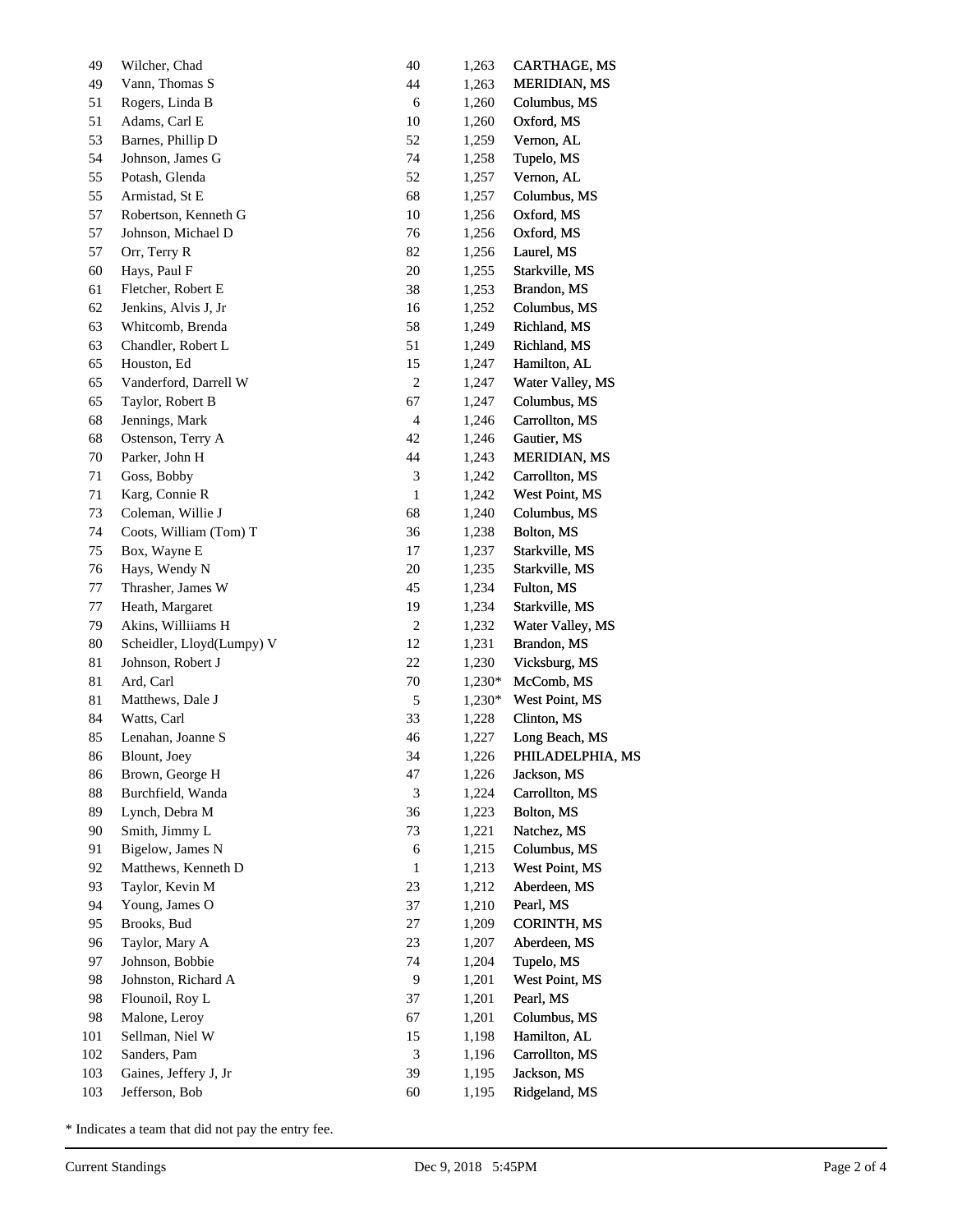| 103     | Addison, Loraine       | 70             | $1,195*$ | McComb, MS       |
|---------|------------------------|----------------|----------|------------------|
| 106     | Miller, William        | 11             | 1,194    | Mccomb, MS       |
| 107     | McGhee, Silas          | $10\,$         | 1,193    | Oxford, MS       |
| 108     | Strange, Jackie G      | 14             | 1,192    | Jackson, MS      |
| 108     | White, Sue             | 18             | 1,192*   | Maben, MS        |
| 110     | Hollowell, Dean H, Jr  | 25             | 1,191    | Dumas, MS        |
| 111     | Jackson, Terry M       | 14             | 1,186    | Jackson, MS      |
| 112     | Johnston, Robert A     | 9              | 1,185    | West Point, MS   |
| 113     | Cromeans, Willie       | 15             | 1,184    | Hamilton, AL     |
| 114     | Matthews, Ronald       | $\mathbf{1}$   | 1,183    | West Point, MS   |
| 115     | Greenlee, Jerry D      | 34             | 1,182    | PHILADELPHIA, MS |
| 116     | Crowe, James Larry L   | 29             | $1,181*$ | Rienz, MS        |
| $117\,$ | Davis, Donald E        | 39             | 1,180    | Jackson, MS      |
| 117     | Maddox, John E         | 43             | 1,180*   | Terry, MS        |
| 119     | Myers, Deborah         | 19             | 1,179    | Starkville, MS   |
| 120     | Atwood, Tony M         | 36             | 1,177    | Bolton, MS       |
| 120     | Titus, Maximillian J   | $46\,$         | 1,177    | Long Beach, MS   |
| 122     | Peeples, Keith R       | 48             | 1,176    | Winona, MS       |
| 123     | Storie, Roxann         | 16             | 1,175    | Columbus, MS     |
| 124     | Leonhard, Sherri L     | 31             | 1,172    | Starkville, MS   |
| $125\,$ | Jackson, Albert, Sr    | 51             | 1,171    | Richland, MS     |
| 125     | Yelverton, Carolyn L   | 32             | 1,171    | Brandon, MS      |
| 125     | Wright, Cecil          | 47             | 1,171    | Jackson, MS      |
| 128     | Howell, Mary M         | 62             | 1,169*   | Saltillo, MS     |
| 129     | Novy, Thelma A         | 31             | 1,168    | Starkville, MS   |
| 130     | Brooks, Royce L        | 45             | 1,167    | Fulton, MS       |
| 130     | Muhammad, Robert J     | 73             | 1,167    | Natchez, MS      |
| 132     | Mendiola, Jesse        | 30             | 1,166    | Meridian, MS     |
| 132     | Hopkins, Thomas J      | 31             | 1,166    | Starkville, MS   |
| 134     | Bullock, Lloyd A       | $\,8\,$        | 1,165    | Hattiesburg, MS  |
| 135     | Kyles, Walter E        | 51             | 1,162    | Richland, MS     |
| 136     | Rowland, William W, Jr | 76             | 1,161    | Oxford, MS       |
| 137     | Myers, Neal            | 9              | 1,159    | West Point, MS   |
| 138     | White, Barbara         | 13             | 1,156    | New Albany, MS   |
| 139     | Barnes, Edna M         | $46\,$         | 1,155    | Long Beach, MS   |
| 140     | Mercier, Thomas J      | 11             | 1,147    | Mccomb, MS       |
| 140     | Kuykendall, Charles M  | 9              | 1,147    | West Point, MS   |
| 142     | Kasbohm, Robert G      | 28             | 1,146    | Pascagoula, MS   |
| 143     | Howell, James S        | 62             | 1,144    | Saltillo, MS     |
| 144     | Liebal, Laurie A       | 13             | 1,142    | New Albany, MS   |
| 145     | Long, Wesley J         | $\overline{7}$ | 1,141    | Hattiesburg, MS  |
| 145     | Larkin, Edward A       | 45             | 1,141    | Fulton, MS       |
| 147     | Kyser, Douglas         | 76             | 1,136    | Oxford, MS       |
| 148     | Hyver, Lester E        | 21             | 1,135    | Columbus, MS     |
| 149     | Jackson, Ladell        | 24             | 1,134    | Indianola, MS    |
| 150     | May, Joe W             | 47             | 1,133    | Jackson, MS      |
| 151     | Russell, Windell       | 37             | 1,132    | Pearl, MS        |
| 152     | Gates, Reggie N        | 45             | 1,131    | Fulton, MS       |
| 153     | Powers, Steven D       | 10             | 1,128    | Oxford, MS       |
| 154     | Potash, Rick           | 52             | 1,127    | Vernon, AL       |
| 155     | Cobble, Ruby J         | $20\,$         | 1,126    | Starkville, MS   |
| 156     | Fletcher, Shuana F     | 38             | 1,125    | Brandon, MS      |
| 157     | Jackson, Noel M        | 14             | 1,124    | Jackson, MS      |
| 158     | Pettit, James W        | 36             | 1,123    | Bolton, MS       |
| 159     | Tompkins, Gregory K    | $\sqrt{5}$     | $1,121*$ | West Point, MS   |
| 160     | Bomar, Gordon E        | 21             | 1,120    | Columbus, MS     |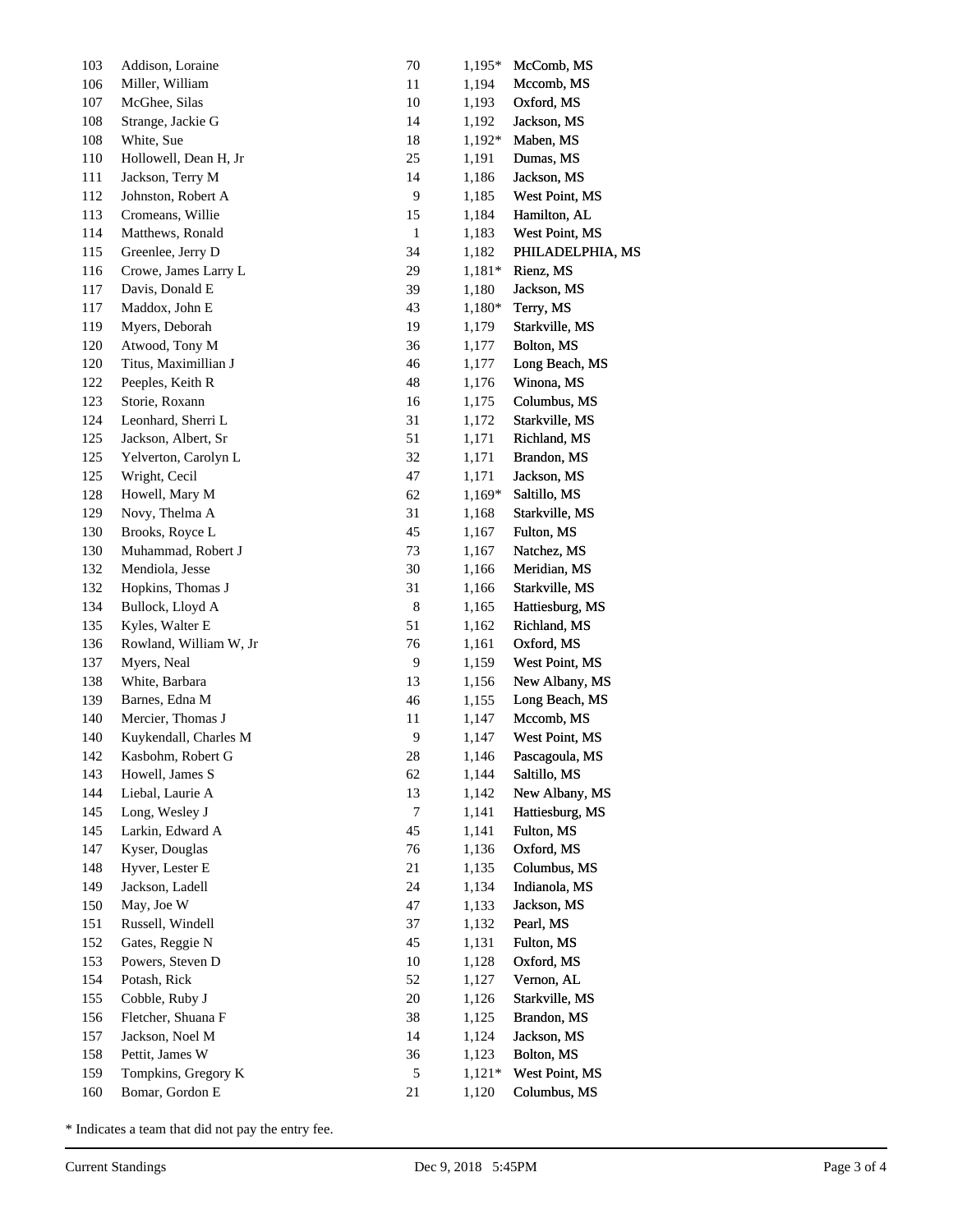| 160 | Weeks, David B          | 51          | 1,120    | Richland, MS       |
|-----|-------------------------|-------------|----------|--------------------|
| 162 | Engels, Tony M          | 14          | 1,119    | Jackson, MS        |
| 163 | Rushing, Avon           | 52          | 1,116    | Vernon, AL         |
| 164 | Shelton, Eddie W        | 21          | 1,114    | Columbus, MS       |
| 164 | Grimes, James (Lanny) L | 22          | 1,114    | Vicksburg, MS      |
| 166 | Leavell, Daniel A       | 26          | 1,113    | Vicksburg, MS      |
| 167 | Brown, Lathan C         | 43          | $1,111*$ | Terry, MS          |
| 167 | White, James A          | 25          | 1,111    | Dumas, MS          |
| 167 | Egger, Skip             | 17          | 1,111    | Starkville, MS     |
| 167 | Bell, William H         | 6           | 1,111    | Columbus, MS       |
| 171 | Bounds, Bobby J         | 8           | 1,110    | Hattiesburg, MS    |
| 172 | Jenkins, Anthony W      | 37          | 1,109    | Pearl, MS          |
| 173 | Dozier, Fred L          | 50          | 1,107    | Butler, AL         |
| 174 | Long, Bobby L           | $\tau$      | 1,105    | Hattiesburg, MS    |
| 174 | Nelson, Bob E           | 21          | 1,105    | Columbus, MS       |
| 174 | Savoy, Milton W         | 34          | 1,105    | PHILADELPHIA, MS   |
| 177 | Kelly, Matt             | 15          | 1,103    | Hamilton, AL       |
| 178 | Fleming, Alton          | 11          | 1,102    | Mccomb, MS         |
| 179 | Jenkins, Rebeca J       | 16          | 1,098    | Columbus, MS       |
| 180 | Liebal, David P         | 13          | 1,097    | New Albany, MS     |
| 181 | Scott, James N          | 11          | 1,096    | Mccomb, MS         |
| 182 | Brown, Claude E, Jr     | 49          | 1,093    | Millport, AL       |
| 183 | Woods, Vernon L         | 17          | 1,086    | Starkville, MS     |
| 184 | Townsend, Marlon        | 48          | 1,082    | Winona, MS         |
| 185 | Novy, Ronald A          | 31          | 1,081    | Starkville, MS     |
| 186 | Storie, James R         | 16          | 1,076    | Columbus, MS       |
| 187 | Enterkin, Mark          | 41          | 1,074    | <b>QUITMAN, MS</b> |
| 188 | Ware, Brad E            | 73          | 1,073    | Natchez, MS        |
| 189 | Ratcliff, James R       | 6           | 1,048    | Columbus, MS       |
| 190 | Flowers, Charles E, Jr  | 73          | 1,039    | Natchez, MS        |
| 191 | Malone, Denise          | 67          | 1,018    | Columbus, MS       |
| 192 | Gandy, Roy              | 19          | 990      | Starkville, MS     |
| 193 | Murrell, Donald A       | 46          | 978      | Long Beach, MS     |
| 194 | Tramel, Bettye J        | 25          | 962      | Dumas, MS          |
| 195 | Grimsley, Dan G         | $\,$ 8 $\,$ | 948      | Hattiesburg, MS    |
| 196 | Philamlee, Jim W        | 17          | 945      | Starkville, MS     |
| 197 | Wood, Cynthia C         | $25\,$      | 936*     | Dumas, MS          |
| 198 | Otts, John R            | 8           | 922      | Hattiesburg, MS    |
| 199 | Brooks, Betty           | $27\,$      | 649      | <b>CORINTH, MS</b> |
| 200 | Hughes, David L         | 64          | 637*     | Brandon, MS        |
| 201 | Thomas, Ronnie          | 27          | 631      | <b>CORINTH, MS</b> |
| 202 | Howell, Bill            | 62          | 586      | Saltillo, MS       |
| 203 | Crews, Donna M          | 32          | 570*     | Brandon, MS        |
| 204 | Noah, Tina              | 18          | 532*     | Maben, MS          |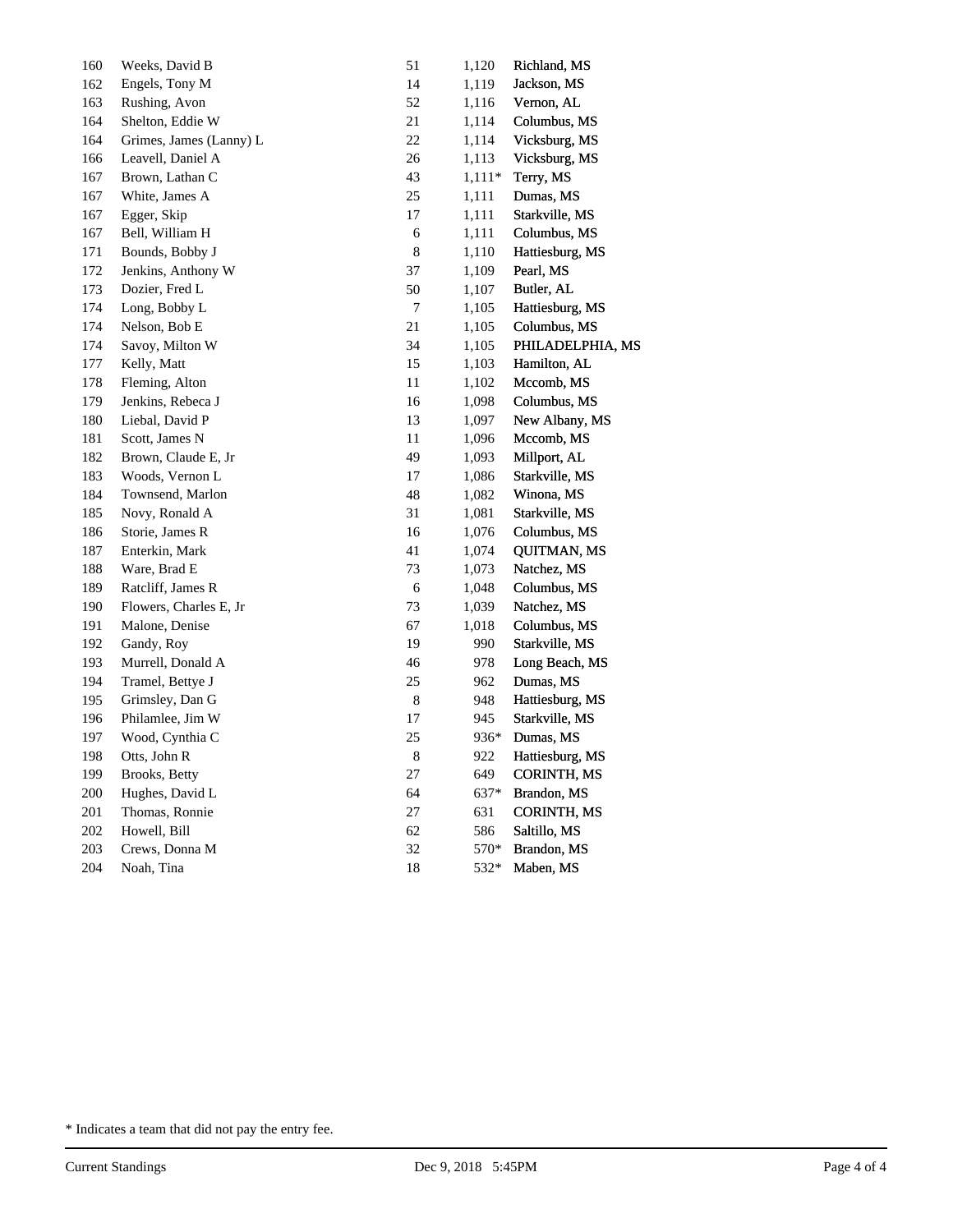## Mississippi State USBC Current Standings 2018 Annual Mississippi State Seniors, Doubles Event event only, Doubles, Handicap division only Sorted By Event, Division

Doubles, Handicap, Handicapped

| Place | Team Name                                      | Entry          | Score | From               |
|-------|------------------------------------------------|----------------|-------|--------------------|
| 1     | Smith Gregory L. \Yeager David                 | 28             | 1,404 | Pascagoula, MS     |
| 2     | Martin Stanley \ Small Curley L.               | 78             | 1,391 | Jackson, MS        |
| 3     | Magee Robert(Bob) L. $\setminus$ Watts Carl    | 33             | 1,386 | Clinton, MS        |
| 4     | Jennings Mark \ Hicks Art L.                   | 4              | 1,353 | Carrollton, MS     |
| 5     | Enterkin Mark \ Fike Bill                      | 41             | 1,325 | <b>QUITMAN, MS</b> |
| 6     | Farmer Keith \ Land Thad L.                    | 33             | 1,319 | Clinton, MS        |
| 6     | King Dewayne \ Wilcher Chad                    | 40             | 1,319 | CARTHAGE, MS       |
| 8     | Yelverton Carolyn L. \Townsend Carolyn D.      | 32             | 1,313 | Brandon, MS        |
| 9     | Wood Johnny R. \ Vanderford Darrell W.         | $\overline{2}$ | 1,310 | Water Valley, MS   |
| 10    | Thomas Ronnie $\{ \}$ Harris Anthony R.        | 27             | 1,309 | CORINTH, MS        |
| 11    | Cooper Darrell A. Sr \ Fiala Andrew F. III     | 64             | 1,306 | Brandon, MS        |
| 12    | Maykowski Stephen E. \ Karg Connie R.          | $\mathbf{1}$   | 1,303 | West Point, MS     |
| 13    | Kyser Douglas \Thurlow Richard B.              | 76             | 1,297 | Oxford, MS         |
|       | 14 White Barbara \ White Earle E.              | 13             | 1,288 | New Albany, MS     |
| 15    | McClinton Leslie \ Ruffin Maryon               | 50             | 1,287 | Butler, AL         |
|       | 16 Blount Joey \ Ziething David A.             | 34             | 1,285 | PHILADELPHIA, MS   |
| 17    | Brown Claude E. Jr \ Waddell Gary E.           | 49             | 1,284 | Millport, AL       |
| 18    | Sanders Pam \ Burchfield Wanda                 | 3              | 1,283 | Carrollton, MS     |
|       | 19 Wilcher Paul \ Russell Levoid T.            | 40             | 1,281 | CARTHAGE, MS       |
|       | 20 Hicks Ronnie W. \ Myers Larry               | 4              | 1,280 | Carrollton, MS     |
| 21    | Brooks Betty \ Brooks Bud                      | 27             | 1,277 | <b>CORINTH, MS</b> |
| 22    | Akins Williiams H. \ Dickerson Bill            | 2              | 1,268 | Water Valley, MS   |
| 23    | Scheidler Lloyd(Lumpy) V. \Taylor Robert M. 12 |                | 1,267 | Brandon, MS        |
|       | 24 Fletcher Shuana F. \ Fletcher Robert E.     | 38             | 1,263 | Brandon, MS        |
| 25    | Chandler Robert L. \ Weeks David B.            | 51             | 1,259 | Richland, MS       |
| 26    | May Joe W. $\setminus$ Rice Bill               | 47             | 1,256 | Jackson, MS        |
| 27    | Whitted Willie $\setminus$ Dozier Fred L.      | 50             | 1,250 | Butler, AL         |
| 28    | Taylor Robert B. \ Malone Leroy                | 67             | 1,246 | Columbus, MS       |
| 29    | Rogers Linda B. $\langle$ Bigelow James N.     | 6              | 1,244 | Columbus, MS       |
| 30    | Matthews Dale J. \Tompkins Gregory K.          | 5              | 1,241 | West Point, MS     |
|       | 30 Hughes David L. \ Orr Terry R.              | 64             | 1,241 | Brandon, MS        |
|       | 32 Hayes James E. \ Walker Frank               | 24             | 1,237 | Indianola, MS      |
|       | 32 Kyles Walter E. \ Jackson Albert Sr         | 51             | 1,237 | Richland, MS       |
|       | 34 Kasbohm Robert G. \Rauch Mark C. Sr         | 28             | 1,232 | Pascagoula, MS     |
| 35    | McGhee Silas \Adams Carl E.                    | 10             | 1,231 | Oxford, MS         |
| 36    | Addison Loraine \ Ard Carl                     | 70             | 1,230 | McComb, MS         |
| 37    | Hess James (Jim) C. \ Cheatwood Randall S.     | 32             | 1,229 | Brandon, MS        |
| 38    | Robertson Kenneth G. \ Powers Steven D.        | 10             | 1,226 | Oxford, MS         |
| 39    | Crews Donna M. \ Coots William (Tom) T.        | 32             | 1,222 | Brandon, MS        |
| 40    | Johnston Robert A. \ Johnston Richard A.       | 9              | 1,219 | West Point, MS     |
| 41    | Macko Willie H. \ Long Wesley J.               | 7              | 1,216 | Hattiesburg, MS    |
| 41    | Atwood Tony M. \ Pettit James W.               | 36             | 1,216 | Bolton, MS         |
| 43    | Jenkins Anthony W. \Young James O.             | 37             | 1,215 | Pearl, MS          |
|       | 44 Hays Wendy N. \ Hays Paul F.                | 20             | 1,212 | Starkville, MS     |
|       | 44 Lenahan Joanne S. \ Titus Maximillian J.    | 46             | 1,212 | Long Beach, MS     |
|       | 46 Box Wayne E. \ Woods Vernon L.              | 17             | 1,210 | Starkville, MS     |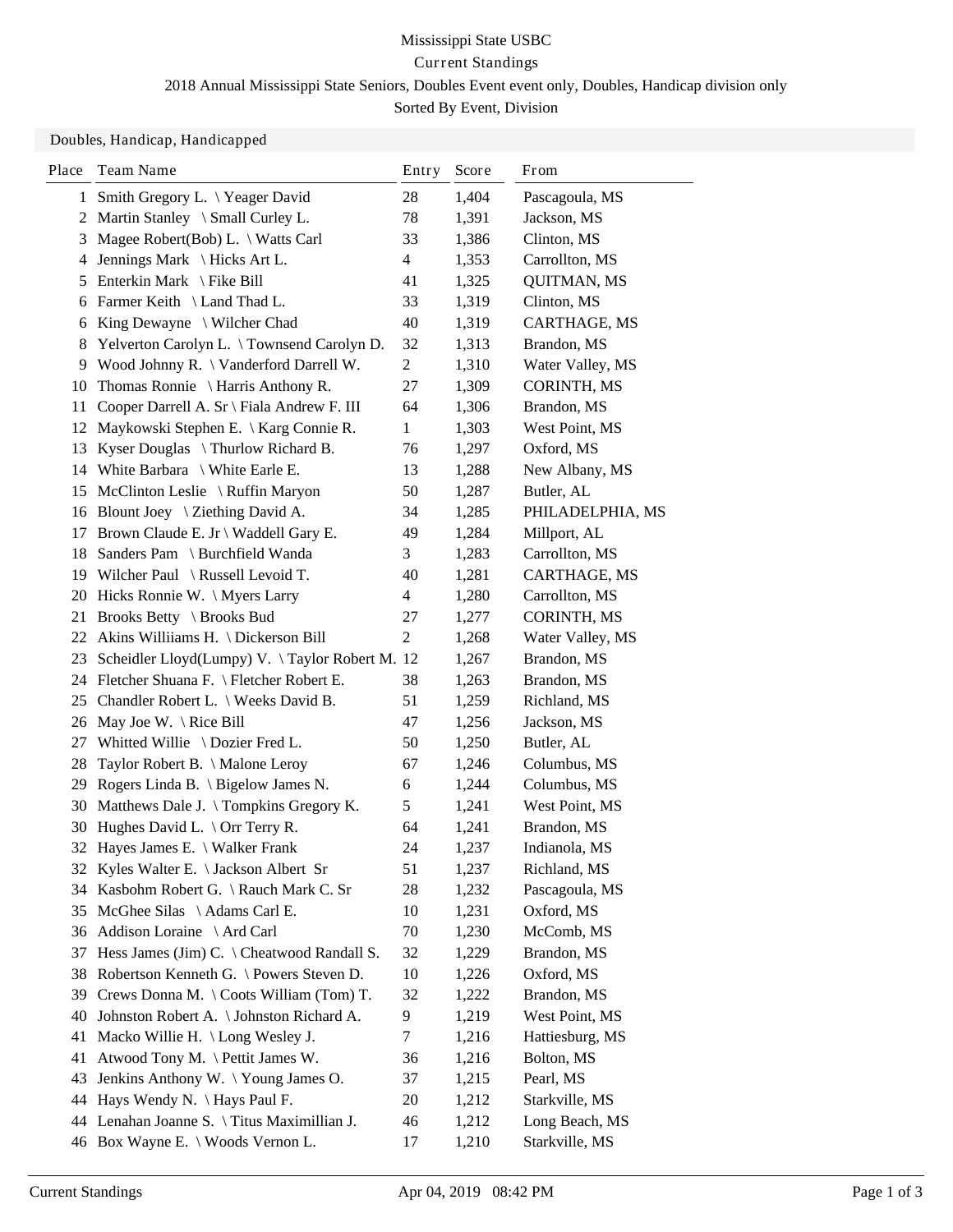# Mississippi State USBC Current Standings 2018 Annual Mississippi State Seniors, Doubles Event event only, Doubles, Handicap division only

Sorted By Event, Division

### Doubles, Handicap, Handicapped

| Place | Team Name                                         | Entry | Score | From            |
|-------|---------------------------------------------------|-------|-------|-----------------|
| 47    | Johnson Bobbie \ Johnson James G.                 | 74    | 1,209 | Tupelo, MS      |
|       | 48 Potash Glenda \ Potash Rick                    | 52    | 1,208 | Vernon, AL      |
| 49    | Taylor Mary A. \Taylor Kevin M.                   | 23    | 1,207 | Aberdeen, MS    |
| 50    | Brown Jim T. \ Ostenson Terry A.                  | 42    | 1,206 | Gautier, MS     |
| 50    | Whitcomb Brenda \ Whitcomb Stanley                | 58    | 1,206 | Richland, MS    |
| 52    | Wright Cecil \ Brown George H.                    | 47    | 1,202 | Jackson, MS     |
| 52    | Rowland William W. Jr \ Johnson Michael D.        | 76    | 1,202 | Oxford, MS      |
| 54    | Engels Tony M. \ Strange Jackie G.                | 14    | 1,201 | Jackson, MS     |
| 55    | Goss Bobby \ Sanders James L.                     | 3     | 1,196 | Carrollton, MS  |
|       | 56 Leonhard Sherri L. \ Hopkins Thomas J.         | 31    | 1,193 | Starkville, MS  |
| 57    | Kuykendall Charles M. \ Myers Neal                | 9     | 1,189 | West Point, MS  |
| 58    | Cobble Ruby J. \ Jellots Joseph                   | 20    | 1,188 | Starkville, MS  |
| 58    | Flounoil Roy L. $\langle$ Russell Windell         | 37    | 1,188 | Pearl, MS       |
|       | 60 Leavell Daniel A. \Nassour John A.             | 26    | 1,178 | Vicksburg, MS   |
| 61    | Jackson Ladell \ Jackson David L.                 | 24    | 1,176 | Indianola, MS   |
| 62    | Thrasher James W. \ Gates Reggie N.               | 45    | 1,173 | Fulton, MS      |
| 63    | Howell Mary M. \ Crowe James Larry L.             | 62    | 1,172 | Saltillo, MS    |
|       | 64 Rushing Avon \ Barnes Phillip D.               | 52    | 1,170 | Vernon, AL      |
| 65    | Howell James S. \ Howell Bill                     | 62    | 1,168 | Saltillo, MS    |
| 66    | Long William E. $\text{Long}$ Bobby L.            | 7     | 1,167 | Hattiesburg, MS |
| 66    | Noah Tina \ White Sue                             | 18    | 1,167 | Maben, MS       |
| 68    | Armistad St E. \ Shelton Eddie W.                 | 68    | 1,165 | Columbus, MS    |
| 69    | Sellman Niel W. \ Houston Ed                      | 15    | 1,152 | Hamilton, AL    |
| 70    | Egger Skip \ Philamlee Jim W.                     | 17    | 1,151 | Starkville, MS  |
| 71    | Smith Jimmy L. $\backslash$ Flowers Charles E. Jr | 73    | 1,149 | Natchez, MS     |
| 72    | Bullock Lloyd A. \ Bounds Bobby J.                | $8\,$ | 1,138 | Hattiesburg, MS |
| 73    | Novy Thelma A. \Novy Ronald A.                    | 31    | 1,137 | Starkville, MS  |
| 74    | Bell William H. $\lambda$ Ratcliff James R.       | 6     | 1,132 | Columbus, MS    |
| 74    | Myers Deborah \ Malone Denise                     | 67    | 1,132 | Columbus, MS    |
| 76    | Matthews Kenneth D. \ Matthews Ronald             | 1     | 1,130 | West Point, MS  |
| 77    | Gaines Jeffery J. Jr \ Davis Donald E.            | 39    | 1,128 | Jackson, MS     |
| 77    | Jenkins Alvis J. Jr \ Storie James R.             | 16    | 1,128 | Columbus, MS    |
|       | 79 Bomar Gordon E. \ Hyver Lester E.              | 21    | 1,126 | Columbus, MS    |
| 80    | Brooks Royce L. \ Larkin Edward A.                | 45    | 1,122 | Fulton, MS      |
| 81    | Grimes James (Lanny) L. \ Johnson Robert J.       | 22    | 1,120 | Vicksburg, MS   |
| 82    | Fleming Alton \ Miller William                    | 11    | 1,107 | Mccomb, MS      |
| 82    | Townsend Marlon \ Peeples Keith R.                | 48    | 1,107 | Winona, MS      |
| 84    | Mercier Thomas J. \ Scott James N.                | 11    | 1,101 | Mccomb, MS      |
| 85    | Tramel Bettye J. \ Hollowell Dean H. Jr           | 25    | 1,099 | Dumas, MS       |
| 86    | Muhammad Robert J. \ Ware Brad E.                 | 73    | 1,091 | Natchez, MS     |
| 87    | Coleman Willie J. \ Gandy Roy                     | 68    | 1,090 | Columbus, MS    |
| 88    | Storie Roxann \ Jenkins Rebeca J.                 | 16    | 1,085 | Columbus, MS    |
| 89    | Liebal Laurie A. \ Liebal David P.                | 13    | 1,082 | New Albany, MS  |
| 90    | Jackson Noel M. \Jackson Terry M.                 | 14    | 1,077 | Jackson, MS     |
| 91    | Kelly Matt \ Cromeans Willie                      | 15    | 1,062 | Hamilton, AL    |
|       | 92 Murrell Donald A. \ Barnes Edna M.             | 46    | 1,055 | Long Beach, MS  |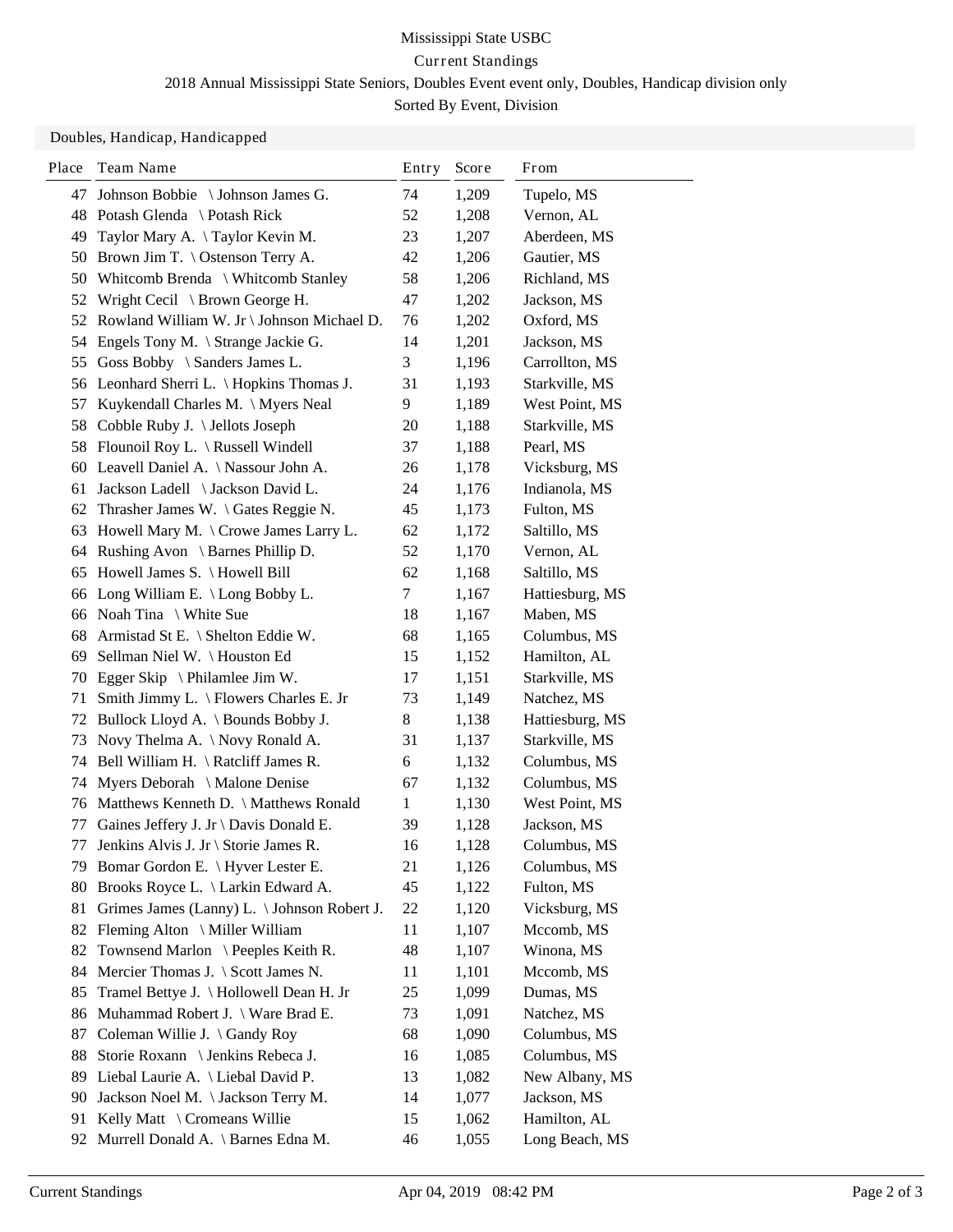# Mississippi State USBC Current Standings 2018 Annual Mississippi State Seniors, Doubles Event event only, Doubles, Handicap division only Sorted By Event, Division

### Doubles, Handicap, Handicapped

| Place | Team Name                           | Entry Score |       | From            |
|-------|-------------------------------------|-------------|-------|-----------------|
|       | 93 Brown Lathan C. \ Maddox John E. | 43          | 1.020 | Terry, MS       |
|       | 94 Wood Cynthia C. \ White James A. | 25          | 955   | Dumas, MS       |
|       | 95 Grimsley Dan G. \ Otts John R.   | 8           | 807   | Hattiesburg, MS |

The lowest score to cash is 1303.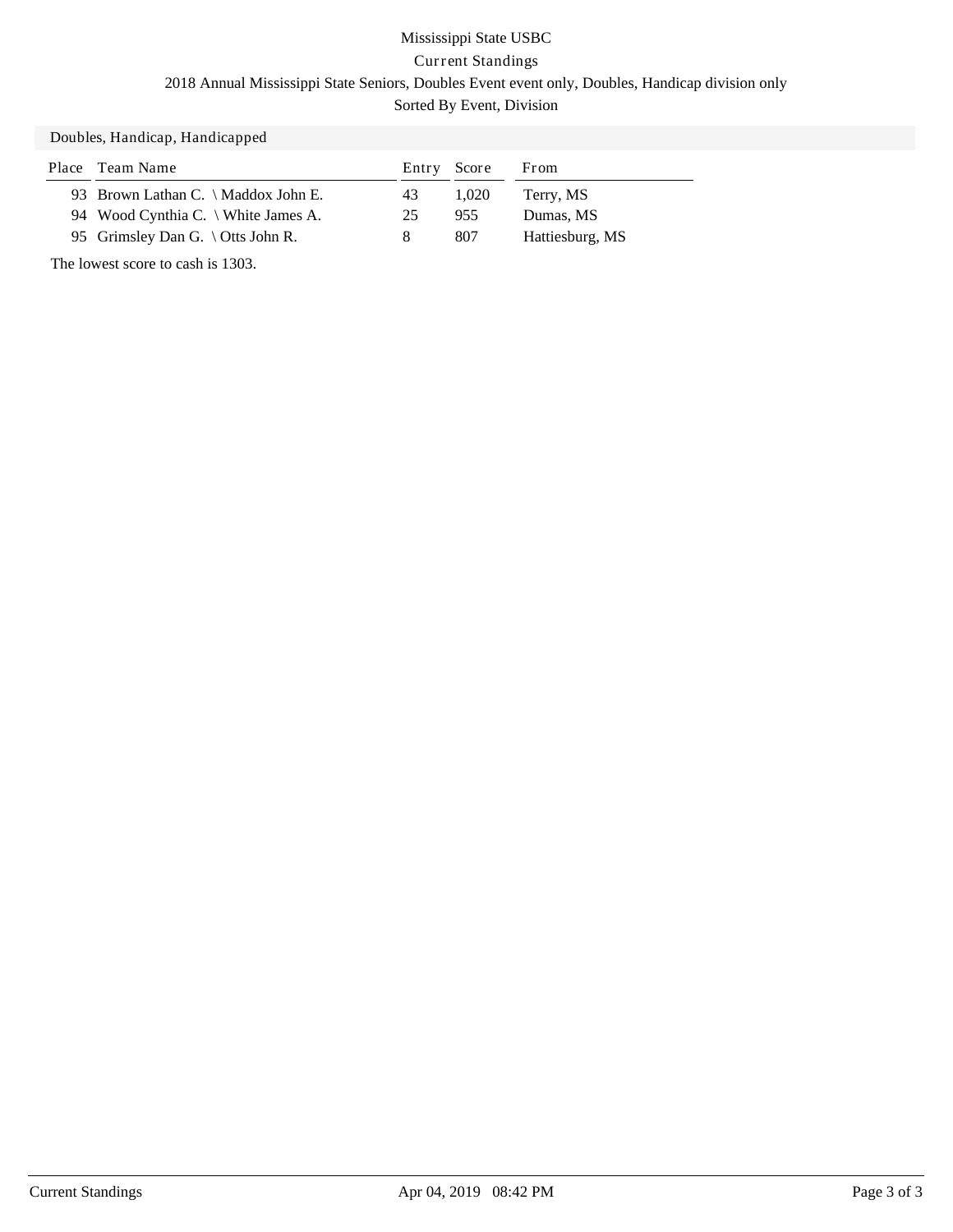## Mississippi State USBC **Current Standings**

2018 Annual Mississippi State Seniors, Singles event only

Sorted by Event, Division

#### **Singles, Handicap, Handicapped**

| <b>Place</b> | Team name              | <b>Entry</b>                | <b>Score</b> | From                  |
|--------------|------------------------|-----------------------------|--------------|-----------------------|
| $\mathbf{1}$ | Fike, Bill             | 80                          | 777          | <b>ENTERPRISE, MS</b> |
| 2            | Belk, Leroy E          | 75                          | 740          | Ridgeland, MS         |
| 3            | Shelton, Eddie W       | 68                          | 732          | Columbus, MS          |
| 4            | Rauch, Mark C, Sr      | 28                          | 730          | Pascagoula, MS        |
| 5            | Martin, Stanley        | 78                          | 729          | Jackson, MS           |
| 6            | Hess, James (Jim) C    | 32                          | 716          | Brandon, MS           |
| 7            | Whitcomb, Stanley      | 58                          | 715          | Richland, MS          |
| 8            | Monistere, Craig S     | 63                          | 709          | Brandon, MS           |
| 9            | Russell, Levoid T      | 40                          | 702          | <b>CARTHAGE, MS</b>   |
| 9            | Puckett, Bobby, Jr     | 63                          | 702          | Brandon, MS           |
| 11           | Harris, Anthony R      | 27                          | 699          | <b>CORINTH, MS</b>    |
| 12           | Walker, Frank          | 24                          | 697          | Indianola, MS         |
| 13           | Myers, Larry           | 4                           | 693          | Carrollton, MS        |
| 14           | McNair, William D      | 30                          | 692          | Meridian, MS          |
| 14           | Heath, Margaret        | 19                          | 692          | Starkville, MS        |
| 16           | Coots, William (Tom) T | 36                          | 691          | Bolton, MS            |
| 17           | White, Earle E         | 13                          | 689          | New Albany, MS        |
| 17           | Armistad, St E         | 68                          | 689          | Columbus, MS          |
| 19           | Farmer, Keith          | 33                          | 687          | Clinton, MS           |
| 19           | Wilcher, Paul          | 40                          | 687          | <b>CARTHAGE, MS</b>   |
| 21           | Maykowski, Stephen E   | 1                           | 686          | West Point, MS        |
| 22           | Potash, Glenda         | 52                          | 685          | Vernon, AL            |
| 23           | Jellots, Joseph        | 20                          | 683          | Starkville, MS        |
| 24           | Maddox, John E         | 43                          | 679          | Terry, MS             |
| 25           | King, Dewayne          | 69                          | 678          | PHILADELPHIA, MS      |
| 26           | Coleman, Willie J      | 68                          | 676          | Columbus, MS          |
| 27           | Johnson, Robert J      | 22                          | 675          | Vicksburg, MS         |
| $28\,$       | McClinton, Leslie      | 50                          | 673          | Butler, AL            |
| $28\,$       | Magee, Robert(Bob) L   | 33                          | 673          | Clinton, MS           |
| 30           | Matthews, Kenneth D    | 1                           | 672          | West Point, MS        |
| 31           | Robertson, Kenneth G   | 57                          | 670          | Oxford, MS            |
| 32           | Jefferson, Bob         | 75                          | 668          | Ridgeland, MS         |
| 32           | Hays, Paul F           | 20                          | 668          | Starkville, MS        |
| 34           | Sanders, James L       | $\ensuremath{\mathfrak{Z}}$ | 666          | Carrollton, MS        |
| 35           | Ziething, David A      | 69                          | 665          | PHILADELPHIA, MS      |
| 36           | Vanderford, Darrell W  | 2                           | 663          | Water Valley, MS      |
| 37           | Cheatwood, Randall S   | 32                          | 662          | Brandon, MS           |
| 38           | Macko, Willie H        | 7                           | 661          | Hattiesburg, MS       |
| 39           | Land, Thad L           | 63                          | 659          | Brandon, MS           |
| 40           | Barnes, Phillip D      | 52                          | 658          | Vernon, AL            |
| 41           | Parker, John H         | 44                          | 657          | <b>MERIDIAN, MS</b>   |
| 42           | Johnson, Bobbie        | 74                          | 656          | Tupelo, MS            |
| 42           | Hayes, James E         | 24                          | 656          | Indianola, MS         |
| 44           | Townsend, Carolyn D    | 32                          | 655          | Brandon, MS           |
| 44           | Ostenson, Terry A      | 42                          | 655          | Gautier, MS           |
| 46           | Goss, Bobby            | 3                           | 654          | Carrollton, MS        |
| 46           | Long, William E        | 7                           | 654          | Hattiesburg, MS       |
| 46           | Wilcher, Chad          | 40                          | 654          | <b>CARTHAGE, MS</b>   |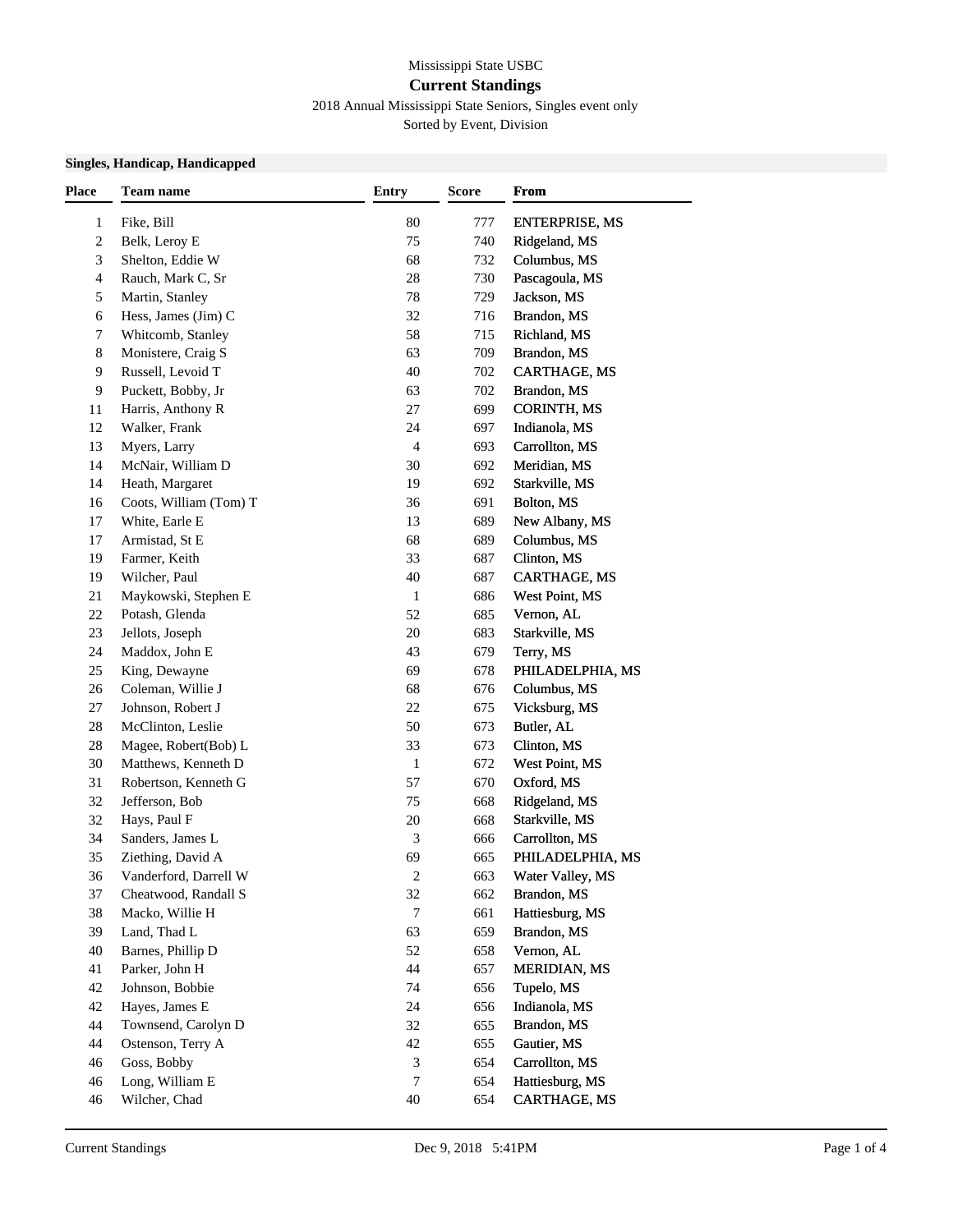| 46  | Brown, Jim T              | $42\,$         | 654 | Gautier, MS         |
|-----|---------------------------|----------------|-----|---------------------|
| 50  | Land, Thad L              | 33             | 653 | Clinton, MS         |
| 50  | Jenkins, Alvis J, Jr      | 16             | 653 | Columbus, MS        |
| 52  | Orr, Terry R              | 82             | 652 | Laurel, MS          |
| 53  | Whitted, Willie           | 50             | 650 | Butler, AL          |
| 54  | Gandy, Roy                | 68             | 648 | Columbus, MS        |
| 54  | Sellman, Niel W           | 15             | 648 | Hamilton, AL        |
| 56  | Fiala, Andrew F, III      | 64             | 647 | Brandon, MS         |
| 57  | Jackson, Terry M          | 14             | 645 | Jackson, MS         |
| 57  | Savoy, Milton W           | 69             | 645 | PHILADELPHIA, MS    |
| 57  | Houston, Ed               | 15             | 645 | Hamilton, AL        |
| 60  | Mendiola, Jesse           | 69             | 642 | PHILADELPHIA, MS    |
| 61  | Thurlow, Richard B        | 76             | 640 | Oxford, MS          |
| 62  | Jackson, David L          | 24             | 639 | Indianola, MS       |
| 63  | Yeager, David             | $28\,$         | 638 | Pascagoula, MS      |
| 64  | Cooper, Darrell A, Sr     | 64             | 637 | Brandon, MS         |
| 64  | Thrasher, James W         | 45             | 637 | Fulton, MS          |
| 66  | Hicks, Art L              | $\overline{4}$ | 636 | Carrollton, MS      |
| 67  | Hicks, Ronnie W           | 4              | 634 | Carrollton, MS      |
| 68  | Bigelow, James N          | $\sqrt{6}$     | 632 | Columbus, MS        |
| 69  | Jennings, Mark            | $\overline{4}$ | 631 | Carrollton, MS      |
| 69  | Davis, Donald E           | 39             | 631 | Jackson, MS         |
| 71  | Akins, Williiams H        | $\sqrt{2}$     | 629 | Water Valley, MS    |
| 71  | Scheidler, Lloyd(Lumpy) V | 12             | 629 | Brandon, MS         |
| 73  | Ziething, David A         | 34             | 628 | PHILADELPHIA, MS    |
| 74  | Nassour, John A           | $26\,$         | 627 | Vicksburg, MS       |
| 74  | Ruffin, Maryon            | 50             | 627 | Butler, AL          |
| 76  | Muhammad, Robert J        | 73             | 626 | Natchez, MS         |
| 77  | Storie, Roxann            | 16             | 624 | Columbus, MS        |
| 78  | Taylor, Kevin M           | $23\,$         | 623 | Aberdeen, MS        |
| 79  | Johnston, Richard A       | $\overline{9}$ | 621 | West Point, MS      |
| 79  | Johnson, Michael D        | 76             | 621 | Oxford, MS          |
| 81  | Myers, Deborah            | 19             | 619 | Starkville, MS      |
| 81  | Kasbohm, Robert G         | $28\,$         | 619 | Pascagoula, MS      |
| 83  | Jefferson, Bob            | 60             | 618 | Ridgeland, MS       |
| 84  | Adams, Carl E             | 10             | 617 | Oxford, MS          |
| 84  | Miller, William           | 11             | 617 | Mccomb, MS          |
| 86  | Gaines, Jeffery J, Jr     | 39             | 616 | Jackson, MS         |
| 86  | King, Dewayne             | 40             | 616 | <b>CARTHAGE, MS</b> |
| 88  | Malone, Leroy             | 67             | 615 | Columbus, MS        |
| 89  | Cromeans, Willie          | 15             | 614 | Hamilton, AL        |
| 90  | Whitcomb, Brenda          | 58             | 611 | Richland, MS        |
| 90  | Kelly, Matt               | 15             | 611 | Hamilton, AL        |
| 92  | Greenlee, Jerry D         | 34             | 610 | PHILADELPHIA, MS    |
| 92  | Dickerson, Bill           | $\sqrt{2}$     | 610 | Water Valley, MS    |
| 92  | Hays, Wendy N             | $20\,$         | 610 | Starkville, MS      |
| 95  | Hollowell, Dean H, Jr     | 25             | 608 | Dumas, MS           |
| 95  | Brooks, Royce L           | 45             | 608 | Fulton, MS          |
| 97  | Taylor, Robert M          | 12             | 607 | Brandon, MS         |
| 97  | Johnson, James G          | 83             | 607 | Tupelo, MS          |
| 99  | McGhee, Silas             | 10             | 605 | Oxford, MS          |
| 100 | Ard, Carl                 | 70             | 603 | McComb, MS          |
| 100 | Peeples, Keith R          | 48             | 603 | Winona, MS          |
|     |                           |                |     |                     |
| 102 | Karg, Connie R            | $\mathbf{1}$   | 602 | West Point, MS      |
| 103 | Savoy, Milton W           | 34             | 601 | PHILADELPHIA, MS    |
| 103 | Blount, Joey              | 34             | 601 | PHILADELPHIA, MS    |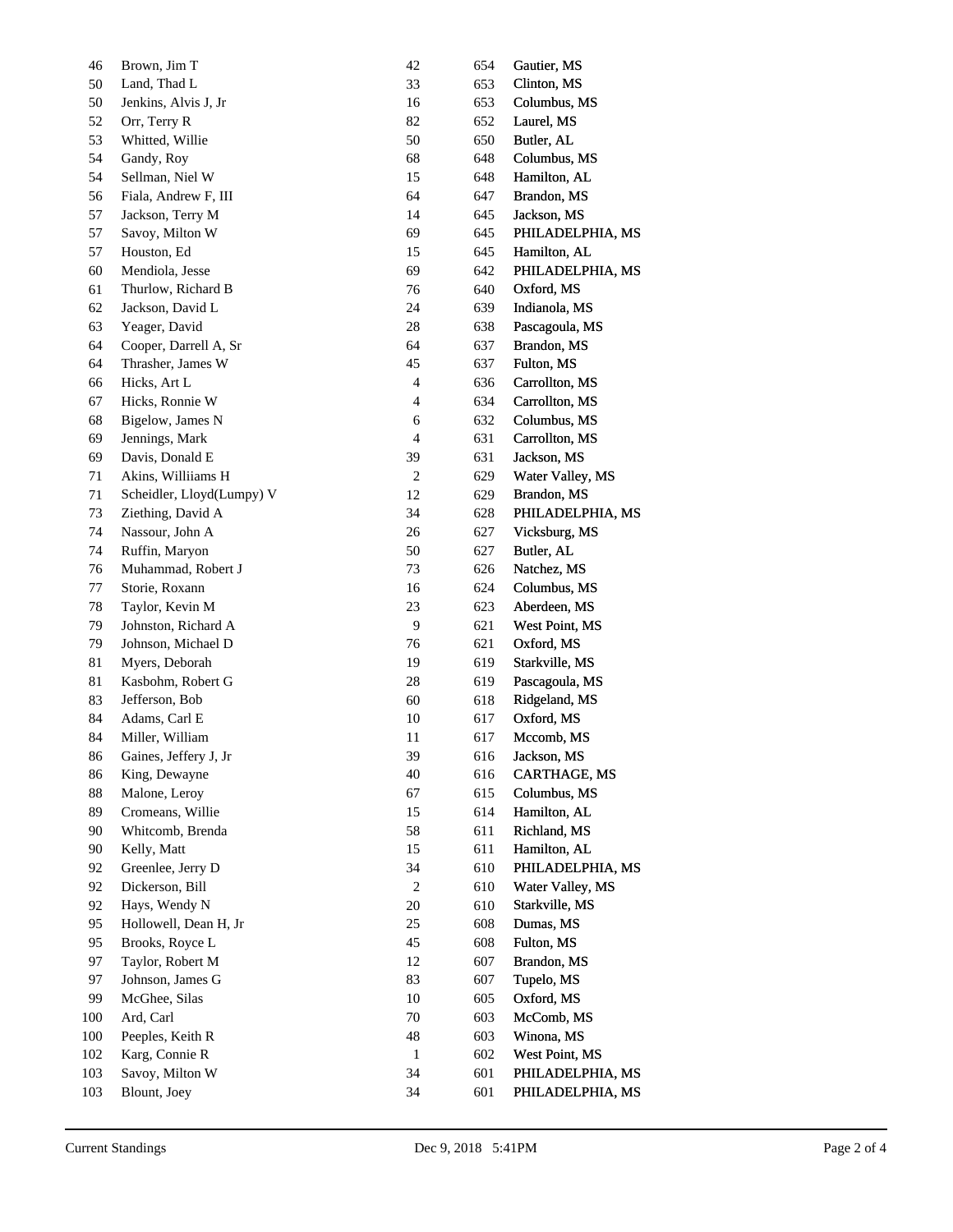| 105 | Small, Curley L        | 78               | 600 | Jackson, MS         |
|-----|------------------------|------------------|-----|---------------------|
| 105 | Mercier, Thomas J      | 11               | 600 | Mccomb, MS          |
| 107 | Wright, Cecil          | 47               | 599 | Jackson, MS         |
| 107 | Rogers, Linda B        | 6                | 599 | Columbus, MS        |
| 107 | Box, Wayne E           | 17               | 599 | Starkville, MS      |
| 107 | Titus, Maximillian J   | 46               | 599 | Long Beach, MS      |
| 111 | Crowe, James Larry L   | 29               | 598 | Rienz, MS           |
| 112 | White, Barbara         | 13               | 597 | New Albany, MS      |
| 112 | White, James A         | 25               | 597 | Dumas, MS           |
| 112 | Johnson, James G       | 74               | 597 | Tupelo, MS          |
| 115 | Robertson, Kenneth G   | 10               | 596 | Oxford, MS          |
| 115 | Brown, George H        | 47               | 596 | Jackson, MS         |
| 117 | Rice, Bill             | 47               | 594 | Jackson, MS         |
| 117 | Rowland, William W, Jr | 76               | 594 | Oxford, MS          |
| 117 | Watts, Carl            | 33               | 594 | Clinton, MS         |
| 117 | Matthews, Ronald       | 1                | 594 | West Point, MS      |
| 121 | Lenahan, Joanne S      | 46               | 593 | Long Beach, MS      |
| 122 | Brown, Lathan C        | 43               | 592 | Terry, MS           |
| 122 | Addison, Loraine       | 70               | 592 | McComb, MS          |
| 124 | Leonhard, Sherri L     | 31               | 591 | Starkville, MS      |
| 125 | Shelton, Eddie W       | 19               | 590 | Starkville, MS      |
| 125 | Novy, Thelma A         | 31               | 590 | Starkville, MS      |
| 125 | Liebal, Laurie A       | 13               | 590 | New Albany, MS      |
| 125 | Jackson, Ladell        | 24               | 590 | Indianola, MS       |
| 129 | Bullock, Lloyd A       | 8                | 589 | Hattiesburg, MS     |
| 129 | Savoy, Milton W        | 59               | 589 | <b>MERIDIAN, MS</b> |
| 129 | Taylor, Mary A         | 23               | 589 | Aberdeen, MS        |
| 132 | Jackson, Noel M        | 14               | 588 | Jackson, MS         |
| 132 | Young, James O         | 37               | 588 | Pearl, MS           |
| 132 | Fletcher, Robert E     | 38               | 588 | Brandon, MS         |
| 135 | Taylor, Robert B       | 67               | 587 | Columbus, MS        |
| 136 | Leavell, Daniel A      | 26               | 586 | Vicksburg, MS       |
| 137 | Egger, Skip            | 17               | 584 | Starkville, MS      |
| 137 | Russell, Windell       | 37               | 584 | Pearl, MS           |
| 137 | Grimsley, Dan G        | $\,8$            | 584 | Hattiesburg, MS     |
| 140 | Smith, Gregory L       | 28               | 583 | Pascagoula, MS      |
| 141 | Chandler, Robert L     | 51               | 582 | Richland, MS        |
| 142 | Brooks, Bud            | 27               | 581 | CORINTH, MS         |
| 142 | Johnson, Bobbie        | 83               | 581 | Tupelo, MS          |
| 144 | Howell, Mary M         | 62               | 580 | Saltillo, MS        |
| 145 | Smith, Jimmy L         | 73               | 578 | Natchez, MS         |
| 145 | Larkin, Edward A       | 45               | 578 | Fulton, MS          |
| 147 | Lynch, Debra M         | 36               | 577 | Bolton, MS          |
| 148 | Cobble, Ruby J         | 20               | 575 | Starkville, MS      |
| 149 | Bomar, Gordon E        | 21               | 574 | Columbus, MS        |
| 149 | Barnes, Edna M         | 46               | 574 | Long Beach, MS      |
| 151 | Waddell, Gary E        | 49               | 573 | Millport, AL        |
| 151 | Wood, Johnny R         | $\boldsymbol{2}$ | 573 | Water Valley, MS    |
| 151 | Kuykendall, Charles M  | $\overline{9}$   | 573 | West Point, MS      |
| 154 | Fleming, Alton         | 11               | 572 | Mccomb, MS          |
| 155 | Shelton, Eddie W       | 21               | 571 | Columbus, MS        |
| 156 | Sanders, Pam           | 3                | 570 | Carrollton, MS      |
| 157 | Myers, Deborah         | 67               | 567 | Columbus, MS        |
| 157 | Liebal, David P        | 13               | 567 | New Albany, MS      |
| 157 | Burchfield, Wanda      | 3                | 567 | Carrollton, MS      |
| 160 | Kyser, Douglas         | 76               | 566 | Oxford, MS          |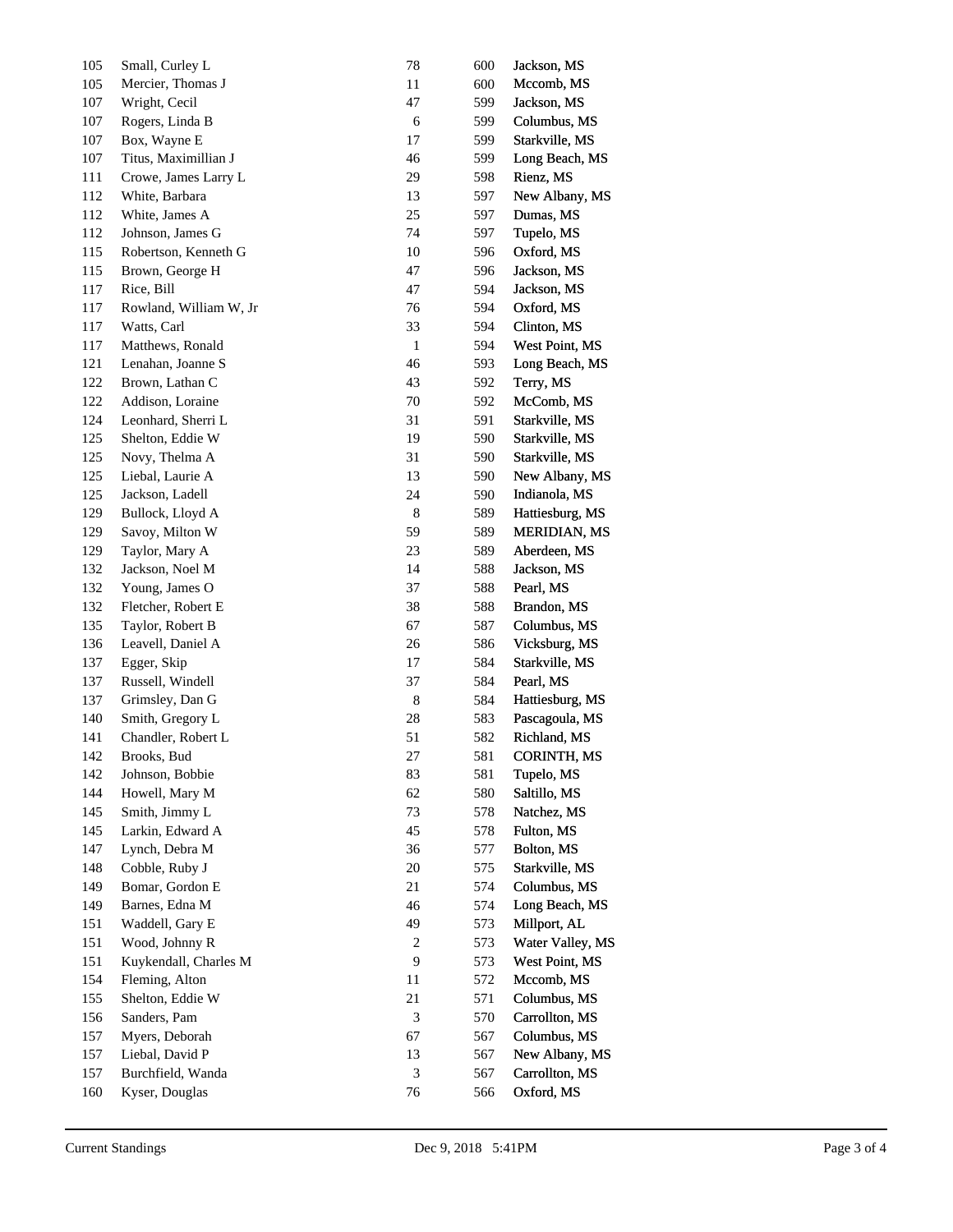| 161 | Jenkins, Rebeca J            | 16               | 564        | Columbus, MS       |
|-----|------------------------------|------------------|------------|--------------------|
| 162 | Powers, Steven D             | 10               | 562        | Oxford, MS         |
| 162 | Howell, James S              | 62               | 562        | Saltillo, MS       |
| 164 | Flounoil, Roy L              | 37               | 561        | Pearl, MS          |
| 165 | Yelverton, Carolyn L         | 32               | 560        | Brandon, MS        |
| 166 | Long, Wesley J               | $\boldsymbol{7}$ | 559        | Hattiesburg, MS    |
| 166 | May, Joe W                   | 47               | 559        | Jackson, MS        |
| 166 | Engels, Tony M               | 14               | 559        | Jackson, MS        |
| 169 | Enterkin, Mark               | 53               | 557        | <b>QUITMAN, MS</b> |
| 169 | White, Sue                   | $18\,$           | 557        | Maben, MS          |
| 169 | Matthews, Dale J             | $\sqrt{5}$       | 557        | West Point, MS     |
| 172 | Nelson, Bob E                | $21\,$           | 556        | Columbus, MS       |
| 172 | Kyles, Walter E              | 51               | 556        | Richland, MS       |
| 174 | Gates, Reggie N              | 45               | 555        | Fulton, MS         |
| 174 | Hyver, Lester E              | 21               | 555        | Columbus, MS       |
| 176 | Hopkins, Thomas J            | 31               | 554        | Starkville, MS     |
| 177 | Tompkins, Gregory K          | $\sqrt{5}$       | 553        | West Point, MS     |
| 178 | Long, Bobby L                | $\boldsymbol{7}$ | 552        | Hattiesburg, MS    |
| 179 | Strange, Jackie G            | 14               | 551        | Jackson, MS        |
| 180 | Grimes, James (Lanny) L      | $22\,$           | 549        | Vicksburg, MS      |
| 181 | Bounds, Bobby J              | $\,$ 8 $\,$      | 548        | Hattiesburg, MS    |
| 181 | Townsend, Marlon             | 48               | 548        | Winona, MS         |
| 183 | Storie, James R              | 16               | 547        | Columbus, MS       |
| 183 | Rushing, Avon                | 52               | 547        | Vernon, AL         |
| 185 | Johnston, Robert A           | $\overline{9}$   | 546        | West Point, MS     |
| 186 | Myers, Neal                  | $\overline{9}$   | 544        | West Point, MS     |
| 186 | Pettit, James W              | 36               | 544        | Bolton, MS         |
| 188 |                              | 50               |            |                    |
| 188 | Dozier, Fred L               | 19               | 543        | Butler, AL         |
| 190 | Gandy, Roy<br>Scott, James N | $11\,$           | 543<br>542 | Starkville, MS     |
|     |                              |                  |            | Mccomb, MS         |
| 190 | Jefferson, Bob               | 60               | 542        | Ridgeland, MS      |
| 192 | Otts, John R                 | $\,8\,$          | 541        | Hattiesburg, MS    |
| 193 | Atwood, Tony M               | 36               | 540        | Bolton, MS         |
| 193 | Jackson, Albert, Sr          | 51               | 540        | Richland, MS       |
| 195 | Flowers, Charles E, Jr       | 73               | 533        | Natchez, MS        |
| 196 | Bell, William H              | $\sqrt{6}$       | 532        | Columbus, MS       |
| 197 | Weeks, David B               | 51               | 528        | Richland, MS       |
| 198 | Fletcher, Shuana F           | 38               | 527        | Brandon, MS        |
| 199 | Ware, Brad E                 | 73               | 523        | Natchez, MS        |
| 200 | Brown, Claude E, Jr          | 49               | 522        | Millport, AL       |
| 200 | Novy, Ronald A               | 31               | 522        | Starkville, MS     |
| 202 | Jenkins, Anthony W           | 37               | 516        | Pearl, MS          |
| 203 | Woods, Vernon L              | 17               | 514        | Starkville, MS     |
| 204 | Murrell, Donald A            | 46               | 504        | Long Beach, MS     |
| 205 | Ratcliff, James R            | $\sqrt{6}$       | 495        | Columbus, MS       |
| 205 | Wood, Cynthia C              | 25               | 495        | Dumas, MS          |
| 205 | Malone, Denise               | 67               | 495        | Columbus, MS       |
| 208 | Potash, Rick                 | 52               | 491        | Vernon, AL         |
| 209 | Tramel, Bettye J             | 25               | 446        | Dumas, MS          |
| 210 | Philamlee, Jim W             | 17               | 342        | Starkville, MS     |
|     |                              |                  |            |                    |

The lowest score to cash is 446.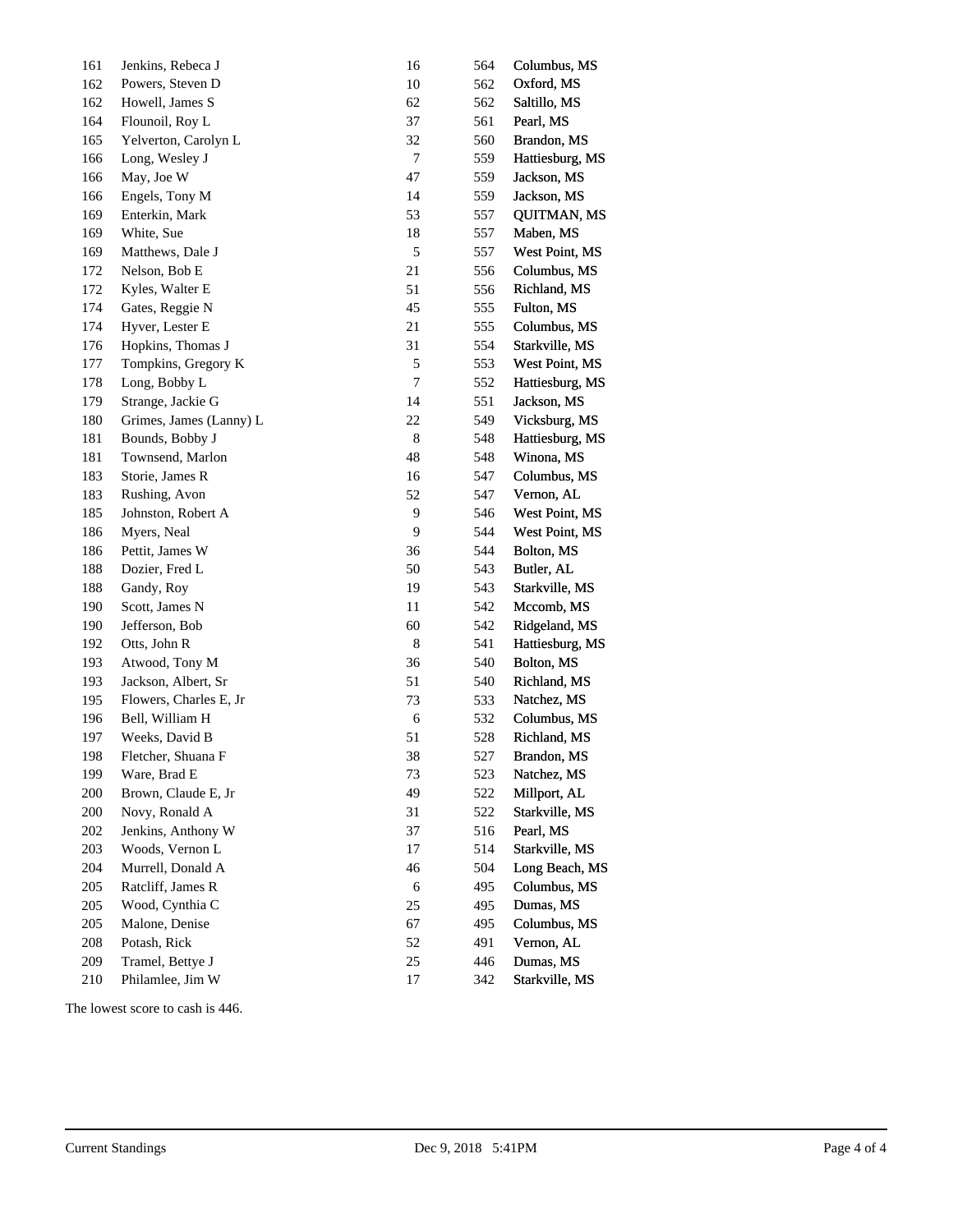## Mississippi State USBC **Current Standings**

## 2018 Annual Mississippi State Seniors, Team event only

Sorted by Event, Division

### **Team, Handicap, Handicapped**

| <b>Place</b> | Team name                      | <b>Entry</b> | <b>Score</b> | From                |
|--------------|--------------------------------|--------------|--------------|---------------------|
| 1            | A-1 Towing                     | 20           | 2,658        | Starkville, MS      |
| $\sqrt{2}$   | Depot Rollers                  | 71           | 2,639        | Quitman, MS         |
| 3            | The M's                        | 53           | 2,626        | <b>QUITMAN, MS</b>  |
| 4            | Queen City Medical Supply      | 35           | 2,613        | <b>MERIDIAN, MS</b> |
| 5            | King Striker 2                 | 68           | 2,596        | Columbus, MS        |
| 6            | M.A. 'S Bunch                  | 30           | 2,583        | Meridian, MS        |
| 7            | <b>BZZZZZZZZ</b>               | 34           | 2,567        | PHILADELPHIA, MS    |
| 8            | <b>Water Valley Rollers</b>    | 2            | 2,556        | Water Valley, MS    |
| 9            | Lyle's Signature Homes         | 64           | 2,552        | Brandon, MS         |
| $10\,$       | Central Delta Ins. Inc         | 3            | 2,541        | Carrollton, MS      |
| 11           | Utz                            | 4            | 2,527        | Carrollton, MS      |
| 12           | Waddell's Wobblers             | 49           | 2,525        | Millport, AL        |
| 13           | Freddie G's Lawn Service       | 27           | 2,521        | <b>CORINTH, MS</b>  |
| 14           | CMUSBCA2                       | 33           | 2,492        | Clinton, MS         |
| 15           | <b>Cheaters Chics</b>          | 32           | 2,477        | Brandon, MS         |
| 16           | J2102                          | 16           | 2,474        | Columbus, MS        |
| 17           | <b>Beach Bums</b>              | 28           | 2,469        | Pascagoula, MS      |
| 18           | Ram Electric                   | 14           | 2,442        | Jackson, MS         |
| 19           | <b>Macon Peppers</b>           | 1            | 2,441        | West Point, MS      |
| 20           | Misfits                        | 7            | 2,430        | Hattiesburg, MS     |
| 21           | Big Daddy's Bunch              | 22           | 2,428        | Vicksburg, MS       |
| $22\,$       | Old Fashon Way                 | 37           | 2,424        | Pearl, MS           |
| 23           | <b>Bandits</b>                 | 50           | 2,415        | Butler, AL          |
| 24           | Golden Triangle                | 9            | 2,413        | West Point, MS      |
| 25           | Oxford Old Timers              | 10           | 2,412        | Oxford, MS          |
| 26           | Tri Cities 2                   | 18           | 2,406        | Maben, MS           |
| 27           | X Marks The Spot               | 17           | 2,388        | Starkville, MS      |
| 28           | The Columbus Four              | 21           | 2,385        | Columbus, MS        |
| 29           | He's No Brad                   | 82           | 2,382        | Laurel, MS          |
| 29           | <b>Fearsome Foursome</b>       | 52           | 2,382        | Vernon, AL          |
| 31           | Have Balls Will Travel         | 13           | 2,368        | New Albany, MS      |
| 32           | King Strikers 1                | 67           | 2,354        | Columbus, MS        |
| 33           | <b>Fulton Four</b>             | 45           | 2,348        | Fulton, MS          |
| 34           | StrikeForce                    | 47           | 2,337        | Jackson, MS         |
| 35           | Hitmen                         | 24           | 2,333        | Indianola, MS       |
| 36           | Strikes-R-Us                   | 23           | 2,326        | Aberdeen, MS        |
| 37           | Craig's Cobblers               | 63           | 2,308        | Brandon, MS         |
| 38           | Tri Cities 3                   | 19           | 2,298        | Starkville, MS      |
| 39           | Great White Transport & Hollow | 25           | 2,284        | Dumas, MS           |
| 40           | 3 Roosters & 1 Hen             | 6            | 2,273        | Columbus, MS        |
| 41           | Pocket Crushers                | 15           | 2,269        | Hamilton, AL        |
| 42           | Tri-Cities 4                   | 31           | 2,268        | Starkville, MS      |
| 43           | Clueless                       | 36           | 2,260        | Bolton, MS          |
| 44           | Pin Actions                    | 73           | 2,257        | Natchez, MS         |
| 45           | CMUSBCA7                       | 51           | 2,243        | Richland, MS        |
| 46           | Tha Side Winders               | 11           | 2,238        | Mccomb, MS          |
| 47           | Vintage Whines                 | 46           | 2,234        | Long Beach, MS      |
| 48           | Ice Cubes Chance               | 76           | 2,064        | Oxford, MS          |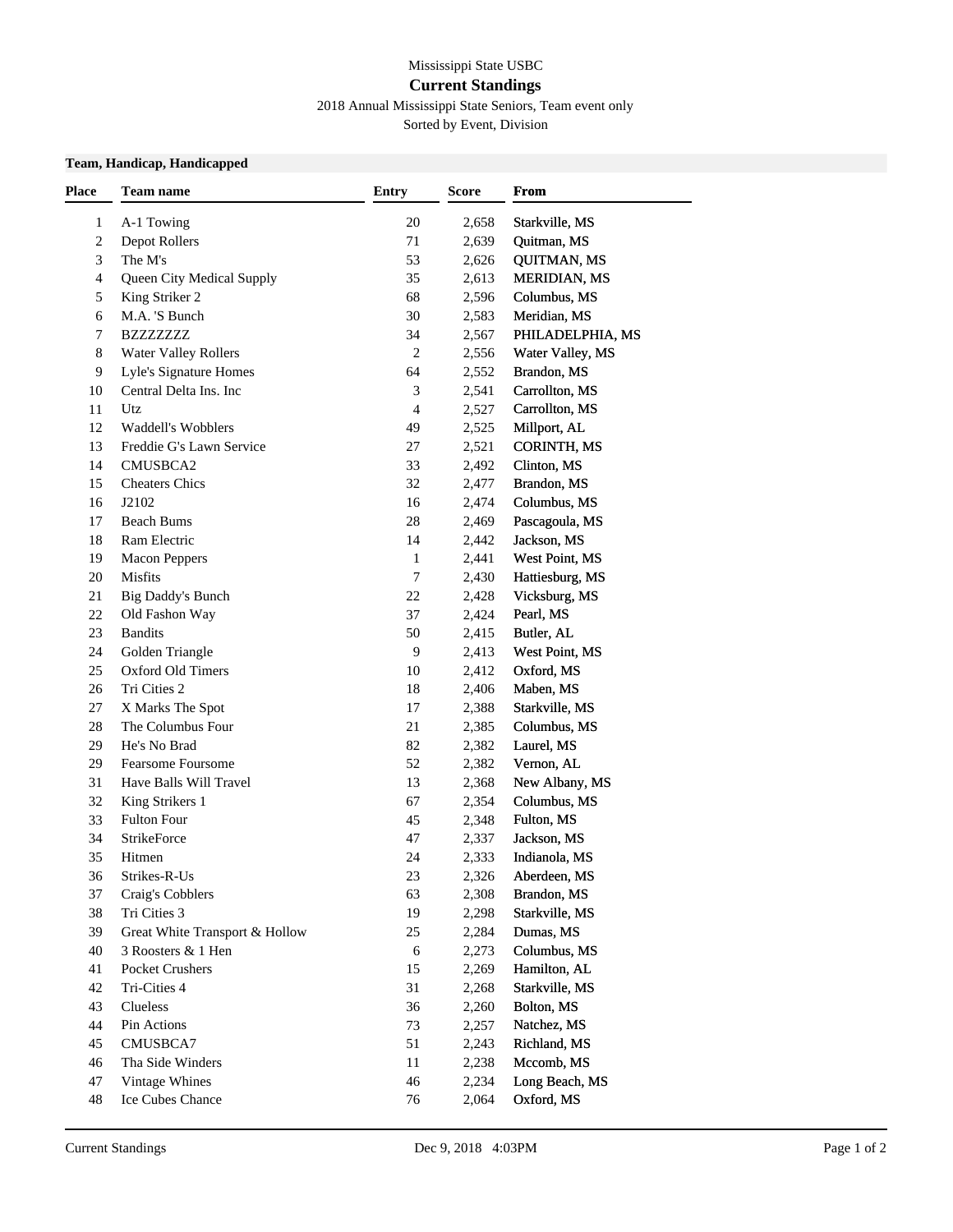The lowest score to cash is 2,234.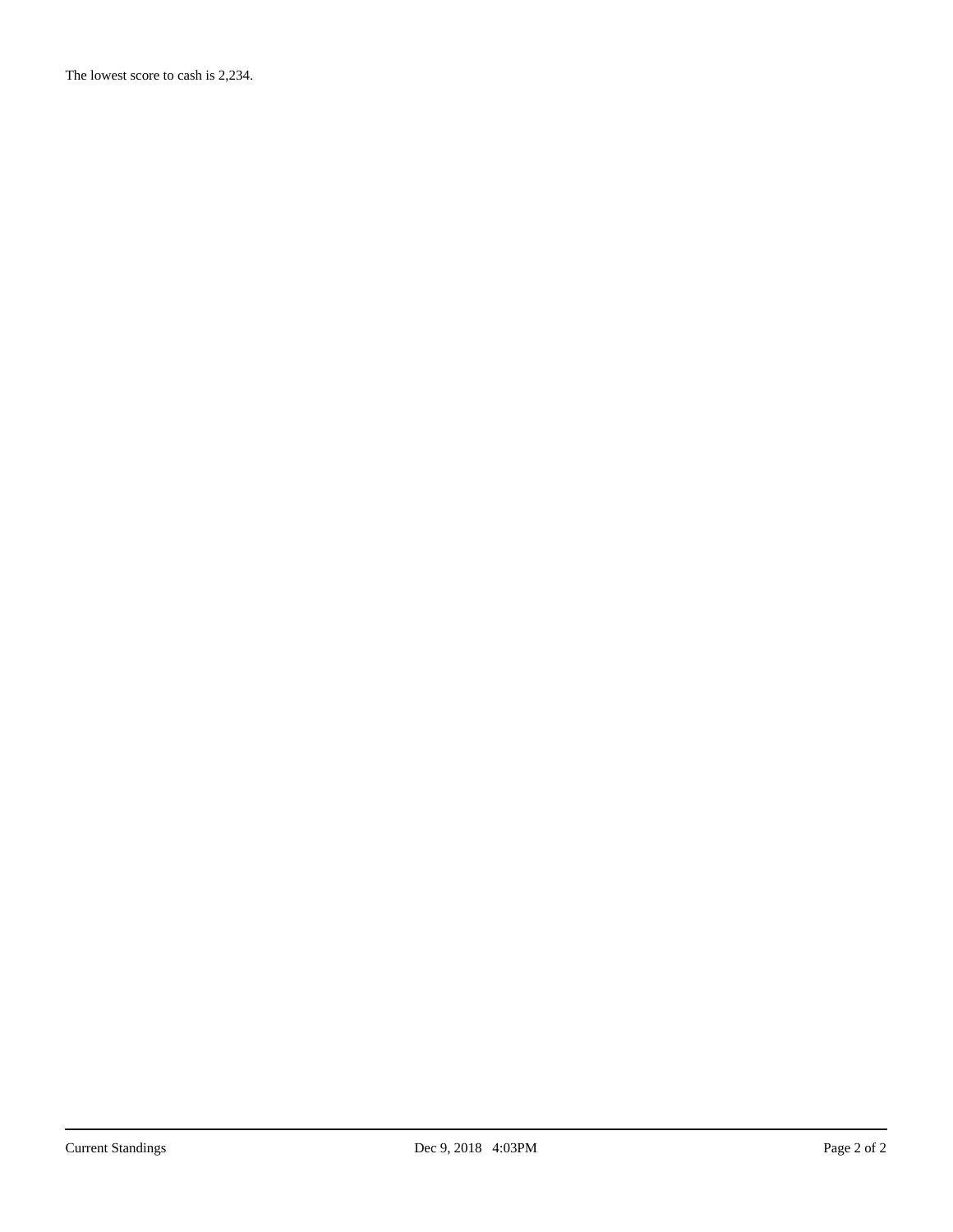## Mississippi State USBC Final Prize Listing 2018 Annual Mississippi State Seniors Sorted By Event, Division

#### Team, Handicap, Handicapped

| Place                                  | Team name                 | <b>Entry</b> | <u>Score</u> | Prize      | From                |
|----------------------------------------|---------------------------|--------------|--------------|------------|---------------------|
|                                        | A-1 Towing                | 20           | 2,658        | \$1,150.00 | Starkville, MS      |
| 2                                      | Depot Rollers             | 71           | 2,639        | \$680.00   | Quitman, MS         |
| 3                                      | The M's                   | 53           | 2,626        | \$408.00   | <b>QUITMAN, MS</b>  |
| 4                                      | Queen City Medical Supply | 35           | 2,613        | \$310.00   | <b>MERIDIAN, MS</b> |
| 5                                      | King Striker 2            | 68           | 2,596        | \$212.00   | Columbus, MS        |
| 6                                      | M.A. 'S Bunch             | 30           | 2,583        | \$120.00   | Meridian, MS        |
| Total prizes awarded in this division: |                           | \$2,880.00   |              |            |                     |
| Total prizes awarded in this event:    |                           | \$2,880.00   |              |            |                     |

#### Doubles, Handicap, Handicapped

| Place          | Team name                                            | Entry | <u>Score</u> | Prize    | From               |
|----------------|------------------------------------------------------|-------|--------------|----------|--------------------|
| $\perp$        | Smith, Gregory L / Yeager, David                     | 28    | 1,404        | \$500.00 | Pascagoula, MS     |
| 2              | Martin, Stanley / Small, Curley L                    | 78    | 1,391        | \$272.00 | Jackson, MS        |
| 3              | Magee, Robert(Bob) L / Watts, Carl                   | 33    | 1,386        | \$228.00 | Clinton, MS        |
| $\overline{4}$ | Jennings, Mark / Hicks, Art L                        | 4     | 1,353        | \$200.00 | Carrollton, MS     |
| 5              | Enterkin, Mark / Fike, Bill                          | 41    | 1,325        | \$176.00 | <b>QUITMAN, MS</b> |
| 6              | Farmer, Keith / Land, Thad L                         | 33    | 1,319        | \$134.00 | Clinton, MS        |
| 6              | King, Dewayne / Wilcher, Chad                        | 40    | 1,319        | \$134.00 | CARTHAGE, MS       |
| 8              | Yelverton, Carolyn L / Townsend, Carolyn D           | 32    | 1,313        | \$110.00 | Brandon, MS        |
| 9              | Wood, Johnny R / Vanderford, Darrell W               | 2     | 1,310        | \$92.00  | Water Valley, MS   |
| 10             | Thomas, Ronnie / Harris, Anthony R                   | 27    | 1,309        | \$76.00  | <b>CORINTH, MS</b> |
| 11             | Cooper, Darrell A, Sr / Fiala, Andrew F, III         | 64    | 1,306        | \$60.00  | Brandon, MS        |
|                | Total prizes awarded in this division:<br>\$1,982.00 |       |              |          |                    |

Total prizes awarded in this event: \$1,982.00

### Singles, Handicap, Handicapped

| Place | Team name                           | Entry | <u>Score</u> | Prize    | <b>From</b>           |
|-------|-------------------------------------|-------|--------------|----------|-----------------------|
|       | Fike, Bill                          | 80    | 777          | \$500.00 | <b>ENTERPRISE, MS</b> |
| 2     | Belk, Leroy E                       | 75    | 740          | \$300.00 | Ridgeland, MS         |
| 3     | Shelton, Eddie W                    | 68    | 732          | \$264.00 | Columbus, MS          |
| 4     | Rauch, Mark C, Sr                   | 28    | 730          | \$232.00 | Pascagoula, MS        |
| 5     | Martin, Stanley                     | 78    | 729          | \$205.00 | Jackson, MS           |
| 6     | Hess, James $(\text{Jim}) \text{C}$ | 32    | 716          | \$182.00 | Brandon, MS           |
|       | Whitcomb, Stanley                   | 58    | 715          | \$160.00 | Richland, MS          |
| 8     | Monistere, Craig S                  | 63    | 709          | \$144.00 | Brandon, MS           |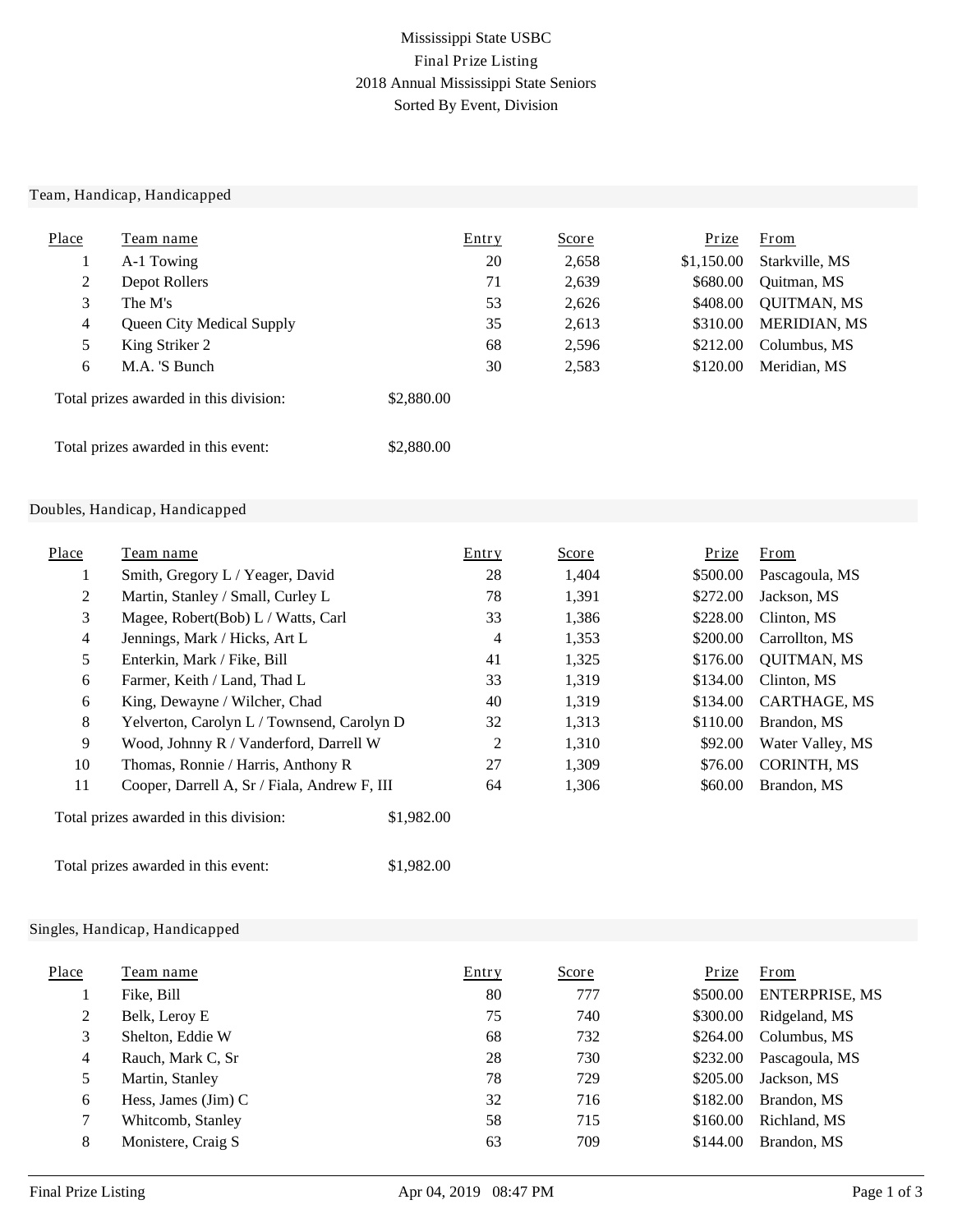## Mississippi State USBC Final Prize Listing 2018 Annual Mississippi State Seniors Sorted By Event, Division

| 9  | Russell, Levoid T                      |            | 40             | 702 | \$122.50 | CARTHAGE, MS       |
|----|----------------------------------------|------------|----------------|-----|----------|--------------------|
| 9  | Puckett, Bobby, Jr                     |            | 63             | 702 | \$122.50 | Brandon, MS        |
| 11 | Harris, Anthony R                      |            | 27             | 699 | \$101.50 | <b>CORINTH, MS</b> |
| 11 | Vann, Thomas S                         |            | 44             | 699 | \$101.50 | MERIDIAN, MS       |
| 13 | Walker, Frank                          |            | 24             | 697 | \$88.00  | Indianola, MS      |
| 14 | Myers, Larry                           |            | $\overline{4}$ | 693 | \$81.00  | Carrollton, MS     |
| 15 | Heath, Margaret                        |            | 19             | 692 | \$71.00  | Starkville, MS     |
| 15 | McNair, William D                      |            | 30             | 692 | \$71.00  | Meridian, MS       |
| 17 | Coots, William (Tom) T                 |            | 36             | 691 | \$64.00  | Bolton, MS         |
| 18 | White, Earle E                         |            | 13             | 689 | \$57.00  | New Albany, MS     |
| 18 | Armistad, St E                         |            | 68             | 689 | \$57.00  | Columbus, MS       |
| 20 | Farmer, Keith                          |            | 33             | 687 | \$50.50  | Clinton, MS        |
| 20 | Wilcher, Paul                          |            | 40             | 687 | \$50.50  | CARTHAGE, MS       |
| 22 | Maykowski, Stephen E                   |            | 1              | 686 | \$46.00  | West Point, MS     |
| 23 | Potash, Glenda                         |            | 52             | 685 | \$44.00  | Vernon, AL         |
| 24 | Jellots, Joseph                        |            | 20             | 683 | \$41.00  | Starkville, MS     |
| 25 | Maddox, John E                         |            | 43             | 679 | \$39.00  | Terry, MS          |
| 26 | King, Dewayne                          |            | 69             | 678 | \$37.00  | PHILADELPHIA, MS   |
| 27 | Coleman, Willie J                      |            | 68             | 676 | \$35.00  | Columbus, MS       |
| 28 | Johnson, Robert J                      |            | 22             | 675 | \$33.00  | Vicksburg, MS      |
|    | Total prizes awarded in this division: | \$3,300.00 |                |     |          |                    |

Total prizes awarded in this event: \$3,300.00

### All Events, Handicap, Handicapped

| Place | Team name            | Entry | <b>Score</b> | <b>Prize</b> | From               |
|-------|----------------------|-------|--------------|--------------|--------------------|
| 1     | Fike, Bill           | 30    | 1,456        | \$350.00     | Meridian, MS       |
| 2     | Rauch, Mark C, Sr    | 28    | 1,435        | \$200.00     | Pascagoula, MS     |
| 3     | Belk, Leroy E        | 75    | 1,429        | \$100.00     | Ridgeland, MS      |
| 4     | Monistere, Craig S   | 63    | 1,428        | \$79.00      | Brandon, MS        |
| 5     | Magee, Robert(Bob) L | 33    | 1,425        | \$72.00      | Clinton, MS        |
| 6     | White, Earle E       | 13    | 1,418        | \$67.00      | New Albany, MS     |
| 7     | Martin, Stanley      | 78    | 1,413        | \$62.00      | Jackson, MS        |
| 8     | Harris, Anthony R    | 27    | 1,377        | \$57.00      | <b>CORINTH, MS</b> |
| 9     | Hicks, Art L         | 4     | 1,374        | \$53.00      | Carrollton, MS     |
| 10    | Russell, Levoid T    | 40    | 1,369        | \$48.00      | CARTHAGE, MS       |
| 11    | Farmer, Keith        | 33    | 1,367        | \$41.50      | Clinton, MS        |
| 11    | Thurlow, Richard B   | 76    | 1,367        | \$41.50      | Oxford, MS         |
| 13    | Townsend, Carolyn D  | 32    | 1,357        | \$34.00      | Brandon, MS        |
| 14    | Maykowski, Stephen E | 1     | 1,349        | \$30.00      | West Point, MS     |
| 15    | Yeager, David        | 28    | 1,345        | \$25.00      | Pascagoula, MS     |
| 16    | Whitted, Willie      | 50    | 1,336        | \$21.00      | Butler, AL         |
| 17    | Myers, Larry         | 4     | 1,333        | \$16.00      | Carrollton, MS     |
| 18    | King, Dewayne        | 40    | 1,326        | \$9.50       | CARTHAGE, MS       |
| 18    | Puckett, Bobby, Jr   | 63    | 1,326        | \$9.50       | Brandon, MS        |

Total prizes awarded in this division: \$1,316.00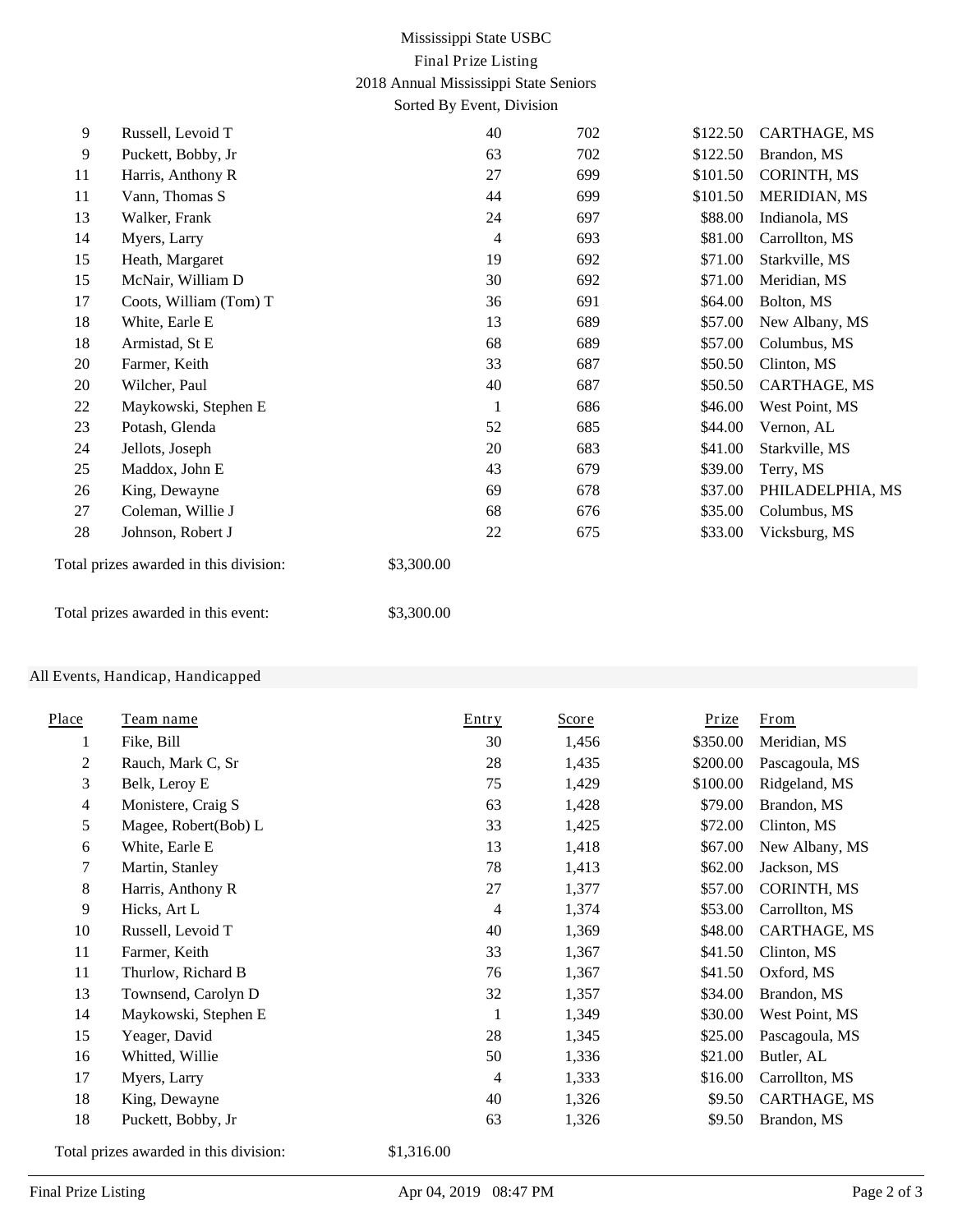# Mississippi State USBC Final Prize Listing 2018 Annual Mississippi State Seniors Sorted By Event, Division

| Total prizes awarded in this event:      | \$1,316.00 |
|------------------------------------------|------------|
| Total prizes awarded in this tournament: | \$9,478.00 |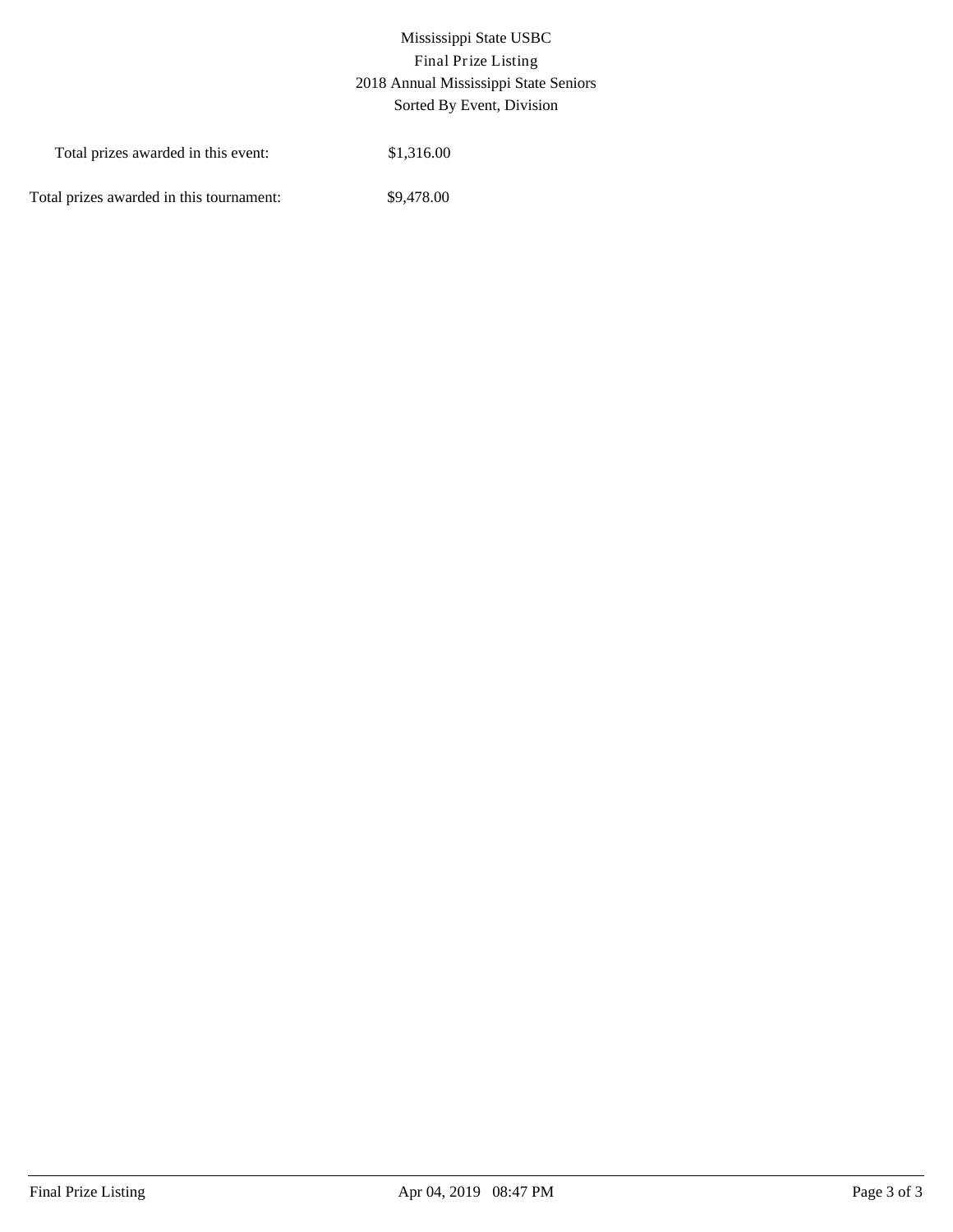# SUPER SENIORS

| Jellots, Joe       | 1320 |
|--------------------|------|
| Hayes, James       | 1303 |
| Rice, Bill         | 1276 |
| Parker, John       | 1243 |
| Heath, Margaret    | 1234 |
| Akins, William     | 1232 |
| Matthews, Dale     | 1230 |
| Bigelow, James     | 1215 |
| McGhee, Silas      | 1193 |
| Maddax, John       | 1180 |
| Novy, Thelma       | 1168 |
| Brooks, Royce      | 1167 |
| Bullock, Lloyd     | 1165 |
| Myers, Neal        | 1159 |
| Kuykendall, Mickey | 1147 |
| Jackson, Noel      | 1124 |
| Rushing, Avon      | 1116 |
| Bell, William      | 1111 |
| Brown, Lathan      | 1111 |
| Nelson, Bob        | 1105 |
| Fleming, Alton     | 1102 |
| Brown, Claude E    | 1093 |
| Woods, Vernon      | 1086 |
| Ratcliff, James    | 1048 |
| Tramel, Bettye     | 962  |
| Philamlee, Jim     | 945  |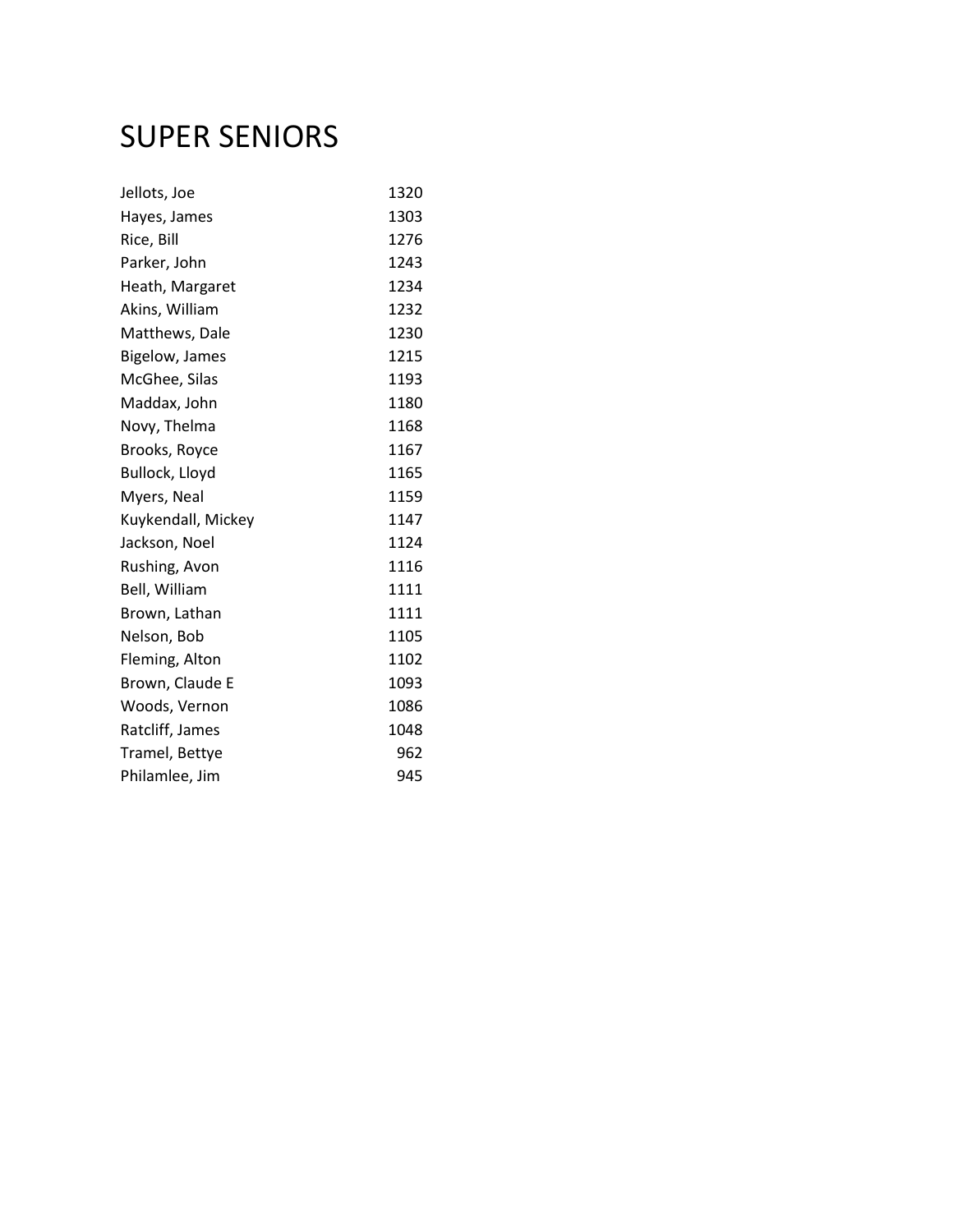# Class A

| Hess, Jim          | 1338 |
|--------------------|------|
| Whitted, Willie    | 1336 |
| McClinton, Leslie  | 1320 |
| Waddell, Gary      | 1286 |
| Nassour, Johnny    | 1278 |
| Dickerson, William | 1275 |
| Ruffen, Maryon     | 1267 |
| Burchfield, Wanda  | 1224 |
| Flounoil, Roy      | 1201 |
| Johnston, Richard  | 1201 |
| Gaines, Jeff       | 1195 |
| Johnston, Robert   | 1185 |
| Crowe, James       | 1181 |
| Wright, Cecil      | 1171 |
| Hopkins, Thomas    | 1166 |
| Rowland, Bill      | 1161 |
| Mercier, Thomas    | 1147 |
| Kasbohm, Robart    | 1146 |
| Hyver, Lester      | 1135 |
| Jackson, Laddell   | 1134 |
| Engels, Tony       | 1119 |
| Shelton, Eddie     | 1114 |
| Leavell, Dan       | 1113 |
| Dozier, Fred       | 1105 |
| Novy, Ronald       | 1081 |
| Storie, James      | 1076 |
| Wood, Cynthia      | 936  |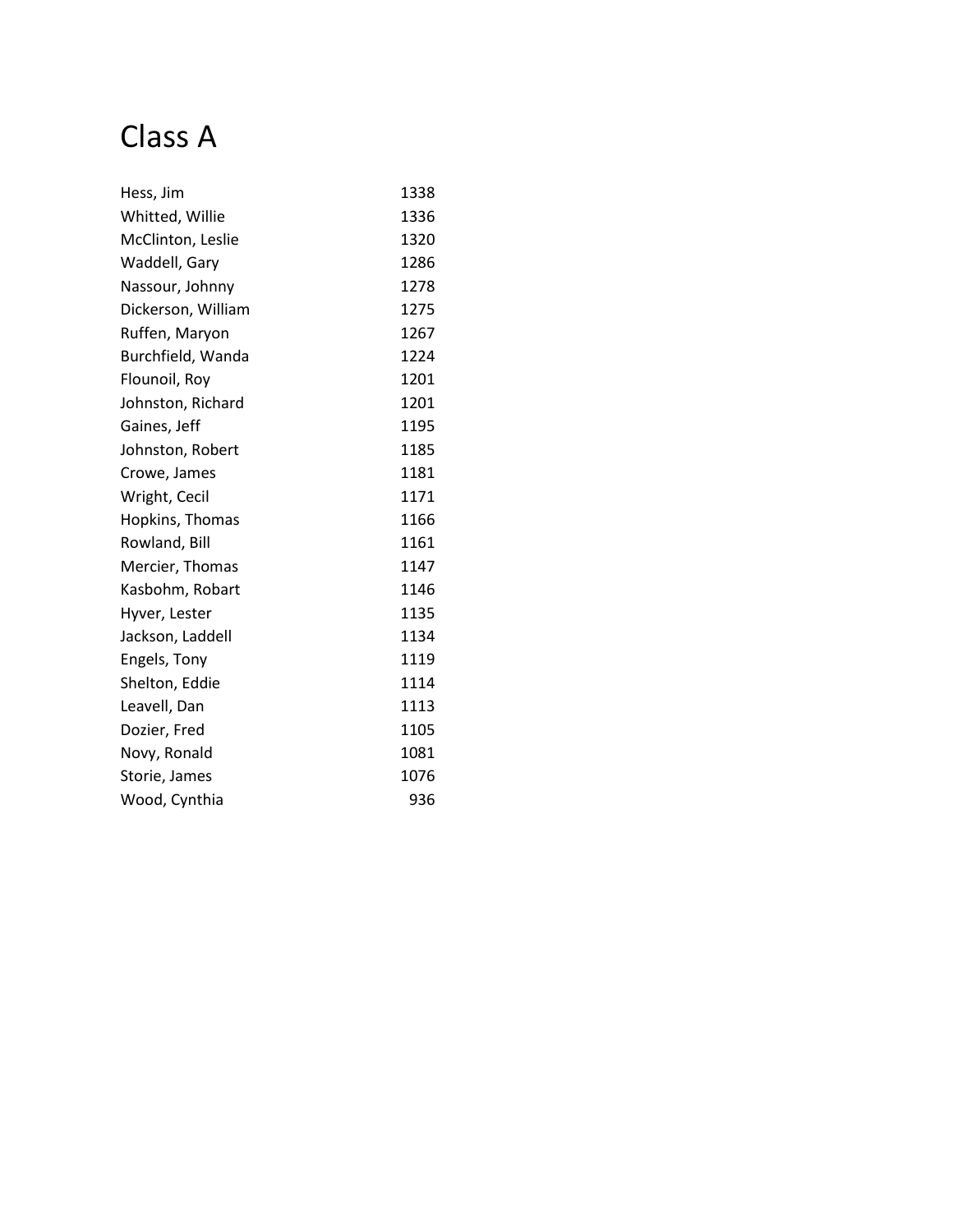# Class B

| MaGee, Bob       | 1425 |
|------------------|------|
| White, Earle     | 1418 |
| Wilcher, Paul    | 1301 |
| Wood, Johnny     | 1299 |
| Macko, Willie    | 1295 |
| Potash, Glenda   | 1257 |
| Jenkins, Alvis   | 1252 |
| Goss, Bobby      | 1242 |
| Box, Wayne       | 1237 |
| Lenahan, Jo Ann  | 1227 |
| Brown, George    | 1226 |
| Strange, Jackie  | 1192 |
| Davis, Donald    | 1180 |
| Storie, Roxann   | 1175 |
| Leonhard, Sherri | 1172 |
| Jackson, Albert  | 1171 |
| Kyles, Walter    | 1162 |
| White, Barbara   | 1156 |
| Larkin, Ed       | 1141 |
| Powers, Stephen  | 1128 |
| Potash, Rick     | 1127 |
| Cobble, Ruby     | 1126 |
| Grimes, Lanny    | 1114 |
| Townsend, Marlon | 1082 |
| Flowers, Charles | 1039 |
| Grimsley, Dan    | 948  |
| Otts, John       | 922  |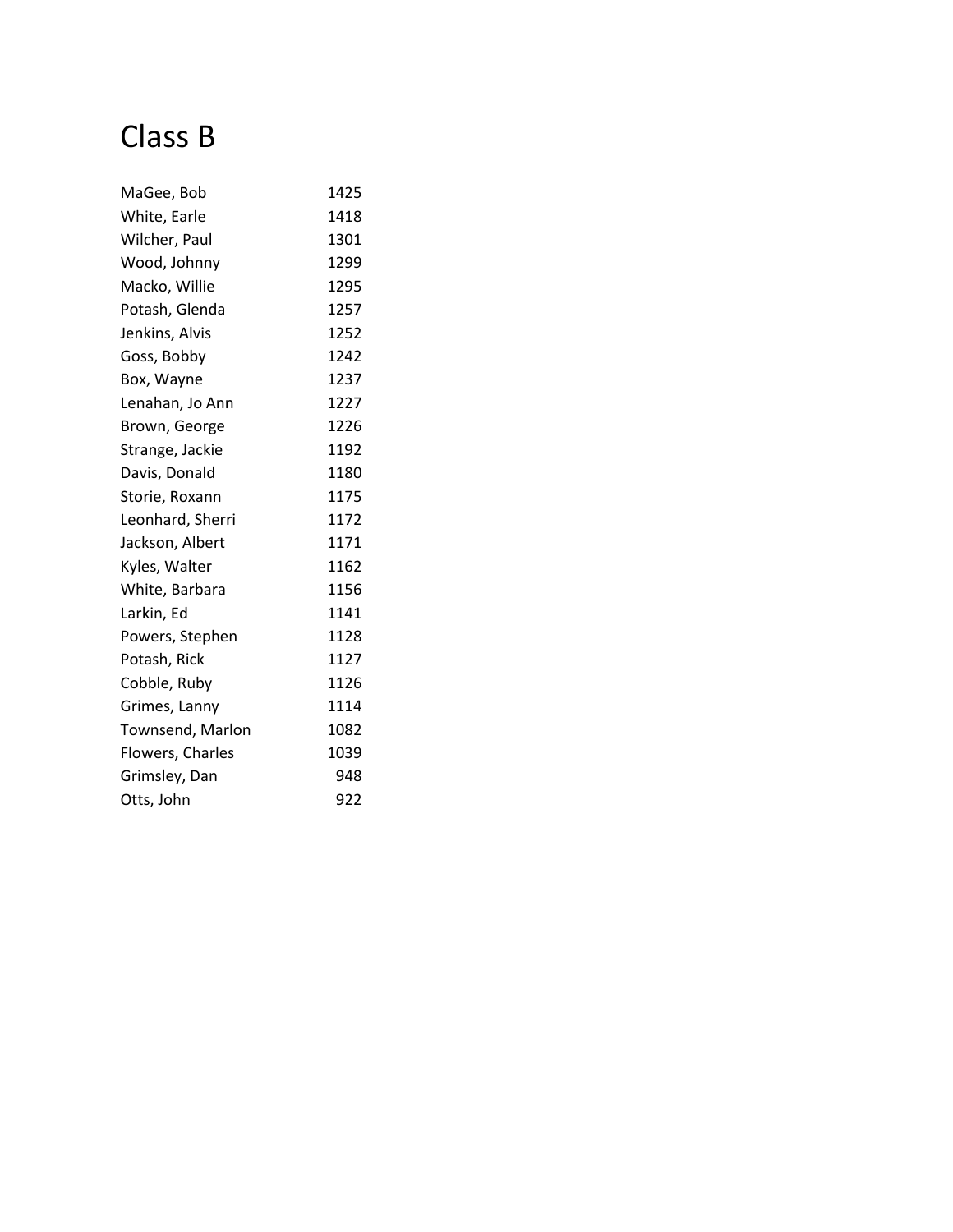# Class C

| Belk, Leroy        | 1429 |
|--------------------|------|
| Russell, Levoid    | 1369 |
| Townsend,          |      |
| Carolyn            | 1357 |
| Yeager, David      | 1345 |
| Myers, Larry       | 1333 |
| King, Dewayne      | 1326 |
| Land, Thad         | 1292 |
| Whitcomb,          |      |
| Stanley            | 1283 |
| McNair, William    | 1280 |
| Smith, Greg        | 1280 |
| Sanders, Les       | 1274 |
| Jackson, David     | 1271 |
| Brown, Jim         | 1269 |
| Rogers, Linda      | 1260 |
| Johnson, James     | 1258 |
| Chandler, Robert   | 1249 |
| Ostenson, Terry    | 1246 |
| Karg, Randy        | 1242 |
| Coots, Tom         | 1238 |
| Watts, Carl        | 1228 |
| Smith, Jimmy       | 1221 |
| Taylor, Kevin      | 1212 |
| Brooks, Bud        | 1209 |
| Sanders, Pam       | 1196 |
| Matthews, Ronald   | 1183 |
| Myers, Deborah     | 1179 |
| Titus, Max         | 1177 |
| Peeples, Keith     | 1176 |
| Yelverton, Carolyn | 1171 |
| Mendiola, Jessie   | 1166 |
| May, Joe           | 1133 |
| Tompkins,          |      |
| Gregory            | 1121 |
| White, James       | 1111 |
| Jenkins, Anthony   | 1109 |
| Long, Bobby        | 1105 |
| Savoy, Milton      | 1105 |
| Liebal, David      | 1097 |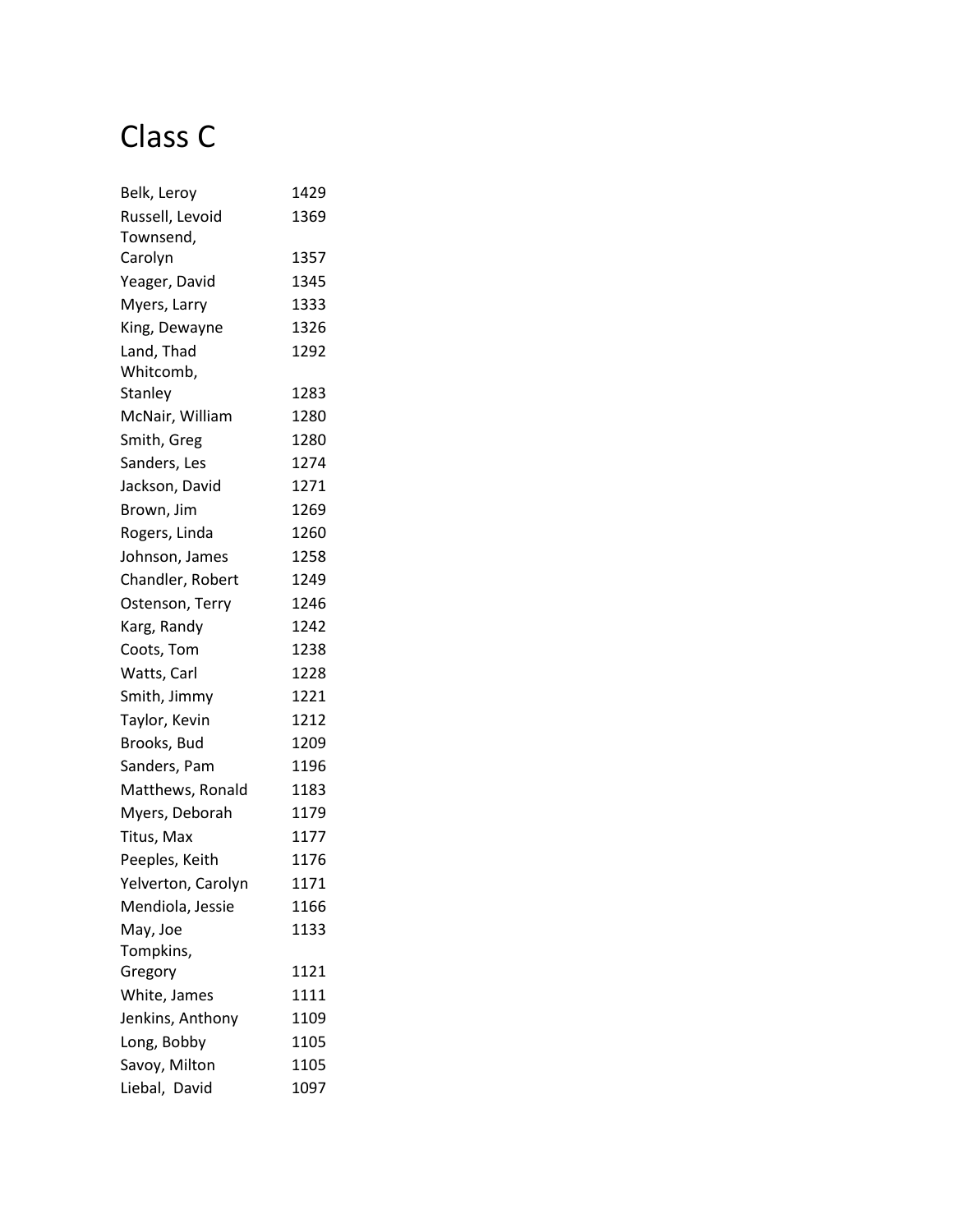| Enterkin, Mark  | 1074 |
|-----------------|------|
| Murrell, Donald | 978  |
| Brooks, Betty   | 649  |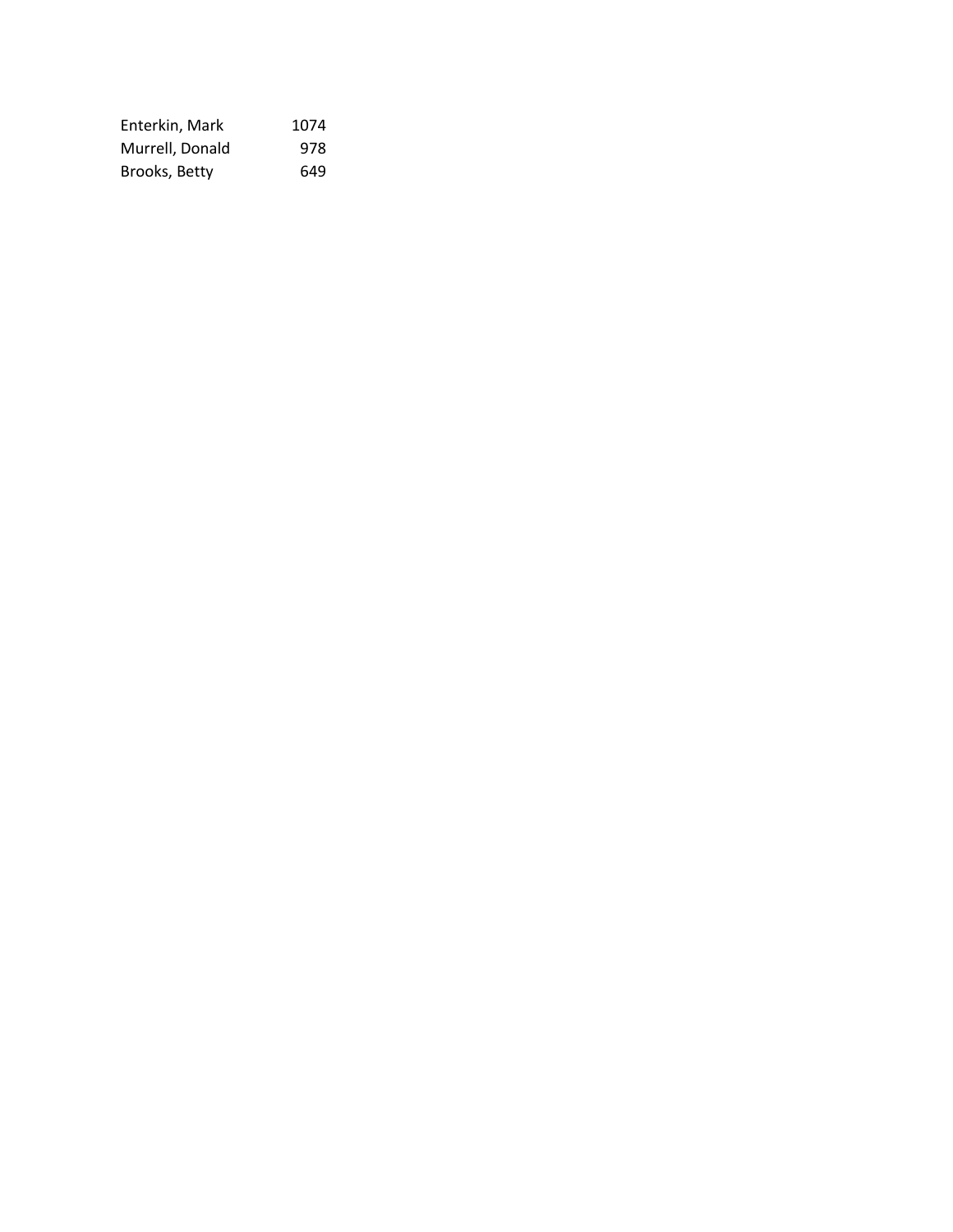# Class D

| Fike, Bill          | 1456 |
|---------------------|------|
| Hicks, Art          | 1374 |
| Farmer, Keith       | 1367 |
| Thurlow, Richard    | 1367 |
| Ahlvin, Alder       | 1292 |
| Ziething, David     | 1288 |
| Walker, Frank       | 1287 |
| Cheatwood, Randal   | 1269 |
| Vann, Thomas        | 1263 |
| Robertson, Kenneth  | 1256 |
| Hays, Paul          | 1255 |
| Fletcher, Robert    | 1253 |
| Vanderford, Darrell | 1247 |
| Jennings, Mark      | 1246 |
| Thrasher, JT        | 1234 |
| Schneider, Lloyd    | 1231 |
| Lynch, Debbie       | 1223 |
| Young, James        | 1210 |
| Taylor, Mary        | 1207 |
| Johnson, Bobbie     | 1204 |
| Miller, William     | 1194 |
| Howell Jr, Dean     | 1191 |
| Greenlee, Jerry     | 1182 |
| Atwood, Tony        | 1177 |
| Muhammad, Robert    | 1167 |
| Barnes, Edna        | 1155 |
| Howell, Stanley     | 1144 |
| Russell, Windell    | 1132 |
| Gates, Reggie       | 1131 |
| Weeks, David        | 1120 |
| Egger, Skip         | 1111 |
| Bounds, Bobby       | 1110 |
| Jenkins, Rebecca    | 1098 |
| Scott, James        | 1096 |
| Noah, Tina          | 532  |